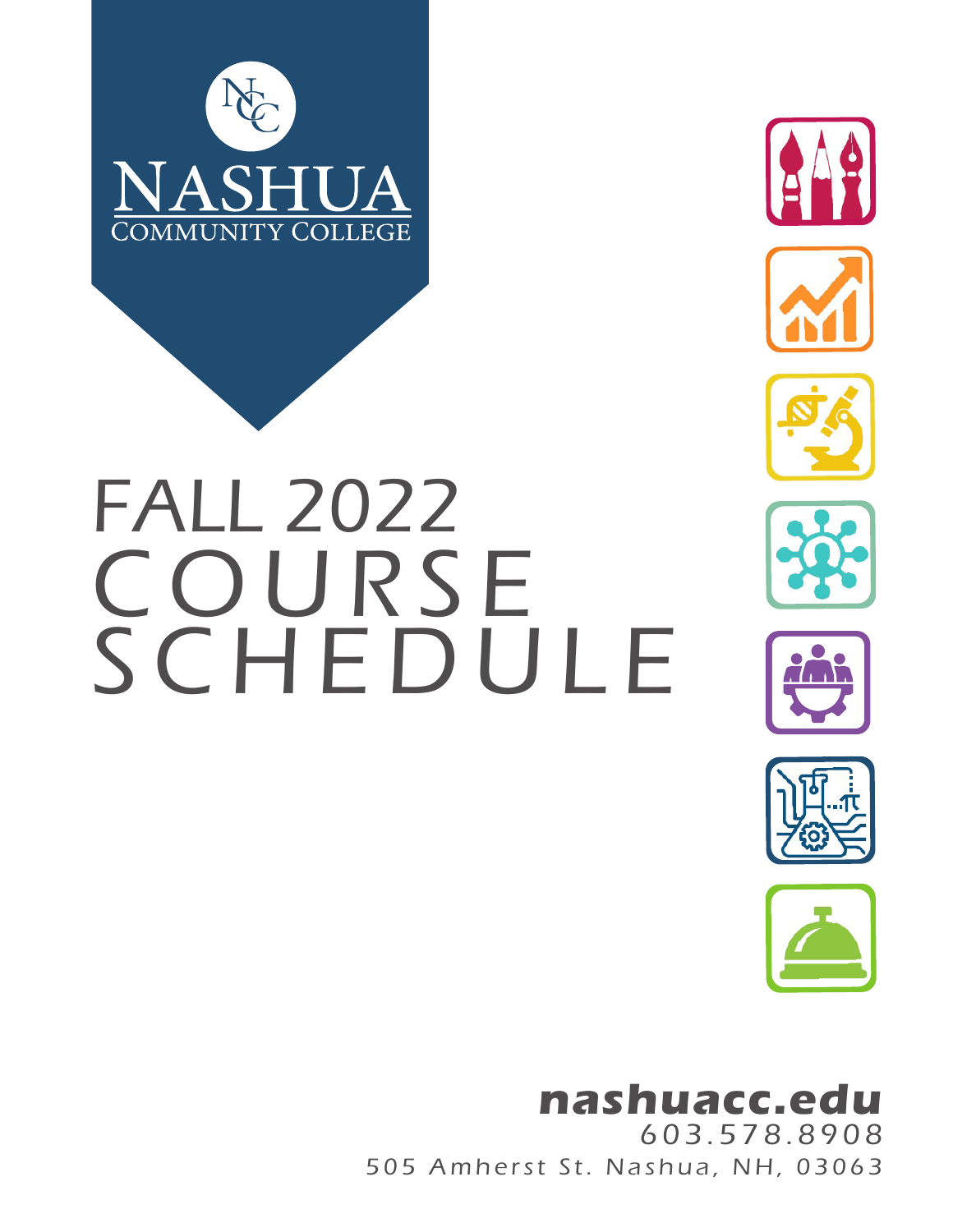

|              | <b>COURSE SCHEDULE DEFINITIONS</b><br><b>KEY</b>                                                                      |
|--------------|-----------------------------------------------------------------------------------------------------------------------|
| <b>CRN:</b>  | The course code number that you need to enter to register for a course.                                               |
| CR:          | The number of credits for a course.                                                                                   |
| <b>DATE:</b> | The date range that a course runs in month/day (mm/dd) format.                                                        |
| <b>DAYS:</b> | The specific days of the week that a course meets.                                                                    |
| (H)          | Indicates course is HYBRID.                                                                                           |
| (P)          | Indicates course that requires a Prerequisite.                                                                        |
| (C)          | Indicates course that requires a Co-requisite.                                                                        |
| (NoLo)       | No or Low cost course materials. Textbooks and other materials for these courses cost under \$40.                     |
|              | The NoLo designation is based on a carefully computed estimate, please check the bookstore site, and consult with the |
|              | instructor for the class prior to registration.                                                                       |

List does not include Automotive Technology, Aviation Technology, Collision Repair Technology, Honda/Acura, or Nursing. For complete course descriptions and updates visit: nashuacc.edu

100% Online Course - Coures that do not physically meet on campus during the semester, all instruction takes places in an online environment. **Online** 

| 1st Half 8 weeks 8/29-10/22  |                               |        |
|------------------------------|-------------------------------|--------|
| 2nd Half 8 weeks 10/24-12/17 | Full term 16 weeks 8/29-12/17 | Online |

#### Tuition

|                                      | <b>Per Credit  </b> |
|--------------------------------------|---------------------|
| <b>NH Resident</b>                   | 5215.00             |
| New England Regional Student Program | \$323.00            |
| Nonresident                          | \$490.00            |
| Comprehensive Fee (per credit)       | \$23.00             |

#### **REFUND POLICY**

Students who officially withdraw from the College or an individual course by the end of the fourteenth (14th) calendar day of the semester will receive a 100% refund of tuition, less non-refundable fees. Classes that meet in a shorter format than the traditional semester will have 7 calendar days from the designated start of the alternative semester to withdraw for a full refund. If the seventh (7th) or fourteenth (14th) calendar day falls on a weekend or holiday, the drop refund date will be the first business day following the holiday or weekend. Exception: Students in courses that meet for two weeks or fewer must drop by the end of the first day of the class in order to get a 100% refund. All refunds require that students complete an official withdrawal form. Students registered for non-credit workshops must withdraw in writing at least three days prior to the first workshop session to receive a full refund of tuition and fees. In extenuating circumstances, the President (or designee) is authorized to offer alternative compensation in the form of tuition credits to students on a case-by-case basis. Tuition credit on a student account must be used within one calendar year from the date of authorization. In accordance with Federal regulations, refunds for an amount less than \$1 (\$0.99 or less) will be forfeited.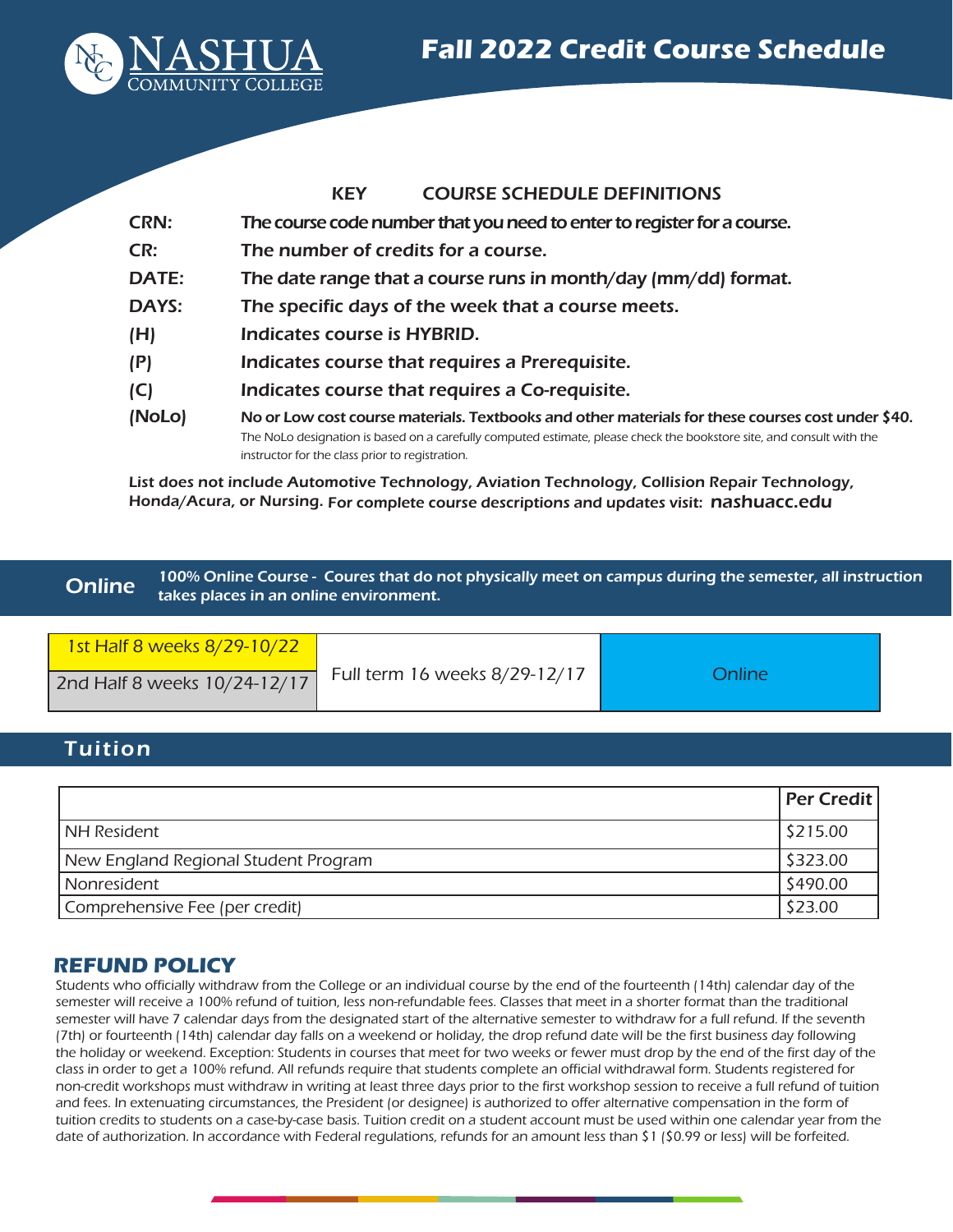

### PROGRAMS OF STUDY

|            | <b>ACCOUNTING</b> |                                    |    |             |             |               |             |
|------------|-------------------|------------------------------------|----|-------------|-------------|---------------|-------------|
| <b>CRN</b> | <b>COURSE</b>     | <b>TITLE</b>                       | CR | <b>DATE</b> | <b>DAYS</b> | <b>TIME</b>   | <b>COST</b> |
| 13042      | ACCT101N          | <b>Financial Accounting I</b>      | 4  | 08/29-12/17 | <b>WF</b>   | 08:00-09:50AM | \$952       |
| 13041      | ACCT101N          | <b>Financial Accounting I</b>      | 4  | 08/29-12/17 | TR          | 01:00-02:50PM | \$952       |
| 13043      | ACCT101N          | <b>Financial Accounting I</b>      | 4  | 08/29-12/17 |             | <b>Online</b> | \$952       |
| 13133      | ACCT101N          | <b>Financial Accounting I</b>      | 4  | 08/29-10/22 | <b>TR</b>   | 06:00-09:30PM | \$952       |
| 13140      | ACCT102N          | <b>Financial Accounting II (P)</b> | 4  | 10/24-12/17 | <b>TR</b>   | 06:00-09:30PM | \$952       |
| 13044      | ACCT201N          | Intermediate Accounting I (P)      | 4  | 08/29-12/17 | <b>MW</b>   | 01:00-02:50PM | \$952       |
| 13045      | ACCT210N          | <b>Managerial Accounting (P)</b>   |    | 08/29-12/17 | M           | 10:00-10:50AM | \$714       |
| 13045      | ACCT210N          | <b>Managerial Accounting (P)</b>   |    | 08/29-12/17 | W           | 10:00-11:50AM | \$714       |
|            |                   |                                    |    |             |             |               |             |

FALL 22

SCHEDULE

| <b>BUSINESS</b> |                |                                             |                |             |             |               |             |
|-----------------|----------------|---------------------------------------------|----------------|-------------|-------------|---------------|-------------|
| <b>CRN</b>      | <b>COURSE</b>  | <b>TITLE</b>                                | <b>CR</b>      | <b>DATE</b> | <b>DAYS</b> | TIME          | <b>COST</b> |
| 12912           | <b>BUS101N</b> | <b>Introduction to Business</b>             | 3              | 08/29-12/17 | R           | 10:00-11:50AM | \$714       |
|                 |                |                                             |                |             |             | 10:00-10:50AM | \$714       |
| 12914           | <b>BUS101N</b> | <b>Introduction to Business</b>             | 3              | 08/29-12/17 |             | <b>Online</b> | \$714       |
| 13141           | <b>BUS101N</b> | <b>Introduction to Business</b>             | 3              | 10/24-12/17 | <b>MW</b>   | 06:00-08:30PM | \$714       |
| 13142           | <b>BUS104N</b> | <b>Principles of Marketing</b>              | $\overline{3}$ | 08/29-10/22 |             | Online        | \$714       |
| 12915           | <b>BUS110N</b> | <b>Principles of Management</b>             | 3              | 08/29-12/17 |             | <b>Online</b> | \$714       |
| 12916           | <b>BUS201N</b> | Human Resource Management (P)               | 3              | 10/24-12/17 |             | Online        | \$714       |
| 13167           | <b>BUS206N</b> | <b>Consumer Behavior (P) HYBRID</b>         | 3              | 08/29-12/17 |             | 01:00-02:50PM | \$714       |
| 12917           | <b>BUS207N</b> | <b>Sales HYBRID</b>                         |                | 08/29-12/17 | F           | 09:00-11:50AM | \$714       |
| 12918           | <b>BUS213N</b> | <b>Principles of Advertising</b>            |                | 08/29-12/17 | W           | 10:00-11:50AM | \$714       |
| 12919           | <b>BUS215N</b> | <b>Integrated Marketing Comm (P) HYBRID</b> | 3              | 08/29-12/17 | M           | 08:00-10:50AM | \$714       |
| 13168           | <b>BUS218N</b> | <b>Dynamics of Organ Behavior</b>           | 3              | 08/29-12/17 |             | <b>Online</b> | \$714       |
| 12920           | <b>BUS230N</b> | <b>Introduction to MIS</b>                  | 3              | 08/29-12/17 |             | Online        | \$714       |
| 12921           | <b>BUS240N</b> | <b>Business Law</b>                         | 3              | 08/29-12/17 |             | <b>Online</b> | \$714       |
| 13143           | <b>BUS240N</b> | <b>Business Law</b>                         | 3              | 10/24-12/17 | <b>MW</b>   | 06:00-08:30PM | \$714       |

|            | <b>BUSINESS COMPUTERS</b> |                                       |           |             |             |               |             |  |
|------------|---------------------------|---------------------------------------|-----------|-------------|-------------|---------------|-------------|--|
| <b>CRN</b> | <b>COURSE</b>             | <b>TITLE</b>                          | <b>CR</b> | <b>DATE</b> | <b>DAYS</b> | <b>TIME</b>   | <b>COST</b> |  |
|            |                           | 12923 BCPT119N Software Applications  |           | 08/29-10/22 |             | <b>Online</b> | \$824       |  |
| 13149      |                           | <b>BCPT119N</b> Software Applications | 3         | 08/29-12/17 | M           | 06:00-09:30PM | \$824       |  |
| 13128      |                           | <b>BCPT119N</b> Software Applications | 3         | 08/29-12/17 | TR          | 08:00-09:50AM | \$824       |  |
| 13129      | BCPT119N                  | <b>Software Applications</b>          | 3         | 08/29-12/17 | <b>MW</b>   | 01:00-02:50PM | \$824       |  |
| 13130      | <b>BCPT208N</b>           | <b>Spreadsheets: EXCEL</b>            | 3         | 08/29-12/17 | TR          | 01:00-02:50PM | \$824       |  |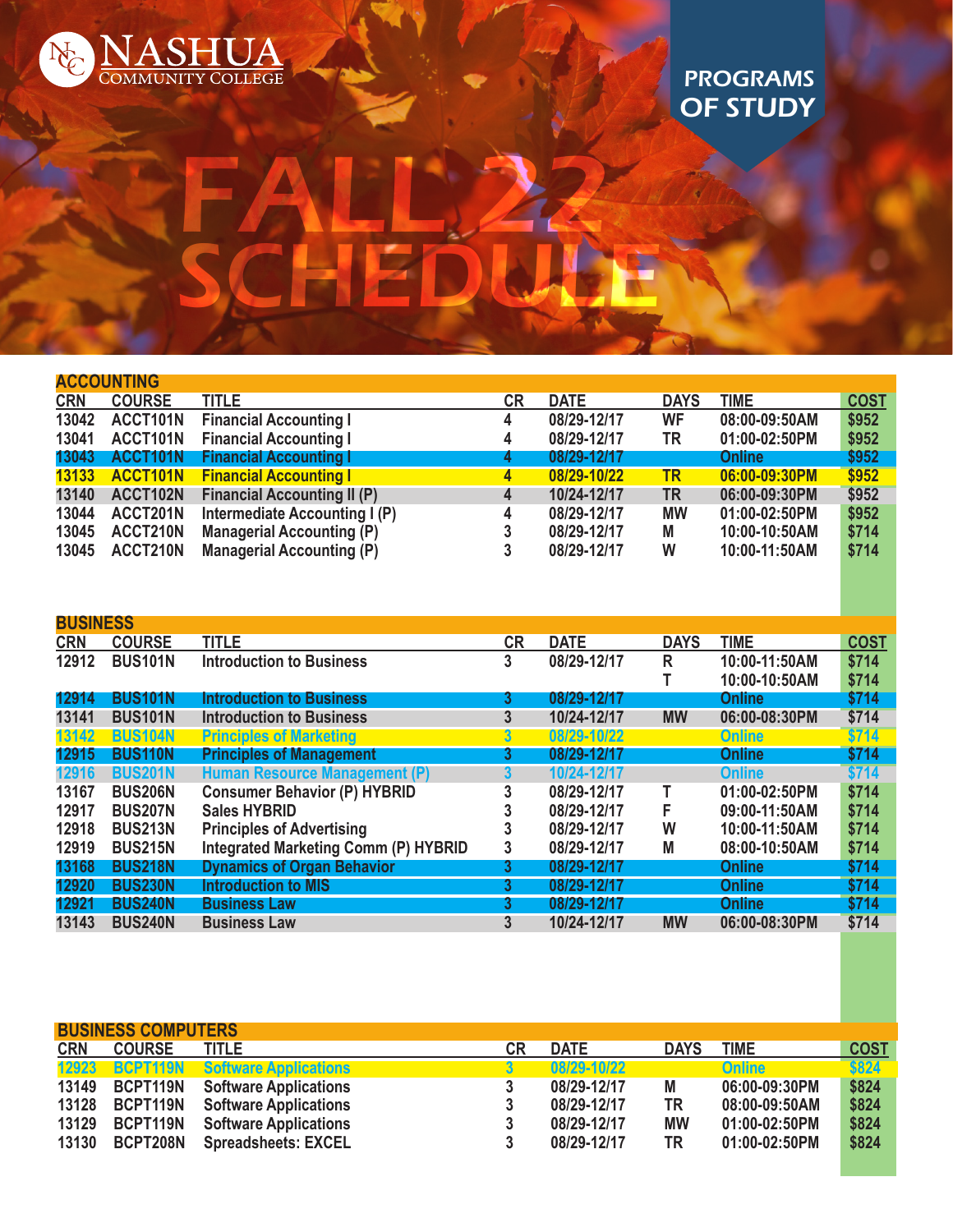| <b>COMMUNICATIONS</b> |               |                                                   |    |             |             |               |             |  |
|-----------------------|---------------|---------------------------------------------------|----|-------------|-------------|---------------|-------------|--|
| <b>CRN</b>            | <b>COURSE</b> | title.                                            | CR | <b>DATE</b> | <b>DAYS</b> | <b>TIME</b>   | <b>COST</b> |  |
| 13107                 |               | <b>COMM102N</b> Principles of Communication (P)   |    | 08/29-12/17 | M           | 03:00-03:50PM | \$714       |  |
|                       |               |                                                   |    |             | W           | 03:00-04:50PM | \$714       |  |
| 13065                 |               | <b>COMM115N</b> Introduction to Media Writing (P) |    | 08/29-12/17 | M           | 01:00-02:50PM | \$714       |  |
|                       |               |                                                   |    |             | W           | 01:00-01:50PM | \$714       |  |
| 13454                 |               | <b>COMM120N</b> Intro to Public Relations (P)     |    | 08/29-12/17 | R           | 03:00-05:50PM | \$714       |  |
|                       |               |                                                   |    |             |             |               |             |  |

| <b>COURSE</b>   | TITLE                                     | CR                      | <b>DATE</b> | <b>DAYS</b> | <b>TIME</b>   | <b>COST</b> |
|-----------------|-------------------------------------------|-------------------------|-------------|-------------|---------------|-------------|
| <b>CSCI106N</b> | Intro to Software & Web Dev               | 3                       | 08/29-12/17 | R           | 09:00-09:50AM | \$714       |
|                 |                                           |                         |             |             | 08:00-09:50AM | \$714       |
| <b>CSCI107N</b> | <b>HTML</b>                               | 3                       | 08/29-12/17 | <b>MW</b>   | 01:00-02:50PM | \$824       |
| <b>CSCI107N</b> | <b>HTML</b>                               | 3                       | 08/29-12/17 | W           | 06:00-09:30PM | \$824       |
| <b>CSCI120N</b> | <b>Intro to Scripting - Python (P)</b>    | 3                       | 10/24-12/17 |             | <b>Online</b> | \$824       |
| CSCI161N        | Intro to Programming (P)                  | 3                       | 08/29-12/17 | TR          | 10:00-11:50AM | \$824       |
| <b>CSCI201N</b> | Client-Side Scripting JavaScri (P)        |                         | 08/29-12/17 | R.          | 06:00-09:30PM | \$824       |
| <b>CSCI207N</b> | Database Design & Management (P)          |                         | 08/29-12/17 | <b>MW</b>   | 08:00-09:50AM | \$824       |
| <b>CSCI230N</b> | <b>Object Oriented Prog Using C++ (P)</b> | 3                       | 08/29-12/17 | TR          | 01:00-02:50PM | \$824       |
| <b>CSCN101N</b> | <b>Computer Archit &amp; Oper Sys</b>     | 3                       | 08/29-12/17 | R           | 10:00-12:50PM | \$874       |
|                 |                                           |                         |             |             | 10:00-11:50AM | \$874       |
| CSCN104N        | <b>Internet of Things</b>                 | 3                       | 08/29-12/17 | <b>MW</b>   | 10:00-11:50AM | \$874       |
| <b>CSCN116N</b> | <b>Networking Basics (P)</b>              | 3                       | 08/29-12/17 | <b>MW</b>   | 01:00-02:50PM | \$874       |
| <b>CSCN116N</b> | <b>Networking Basics (P)</b>              | 3                       | 08/29-12/17 |             | <b>Online</b> | \$874       |
| <b>CSCN150N</b> | <b>Fundamentals of Cybersecurity (P)</b>  | 3                       | 08/29-12/17 | R           | 06:00-09:30PM | \$874       |
| <b>CSCN170N</b> | <b>Linux Essentials</b>                   |                         | 08/29-12/17 | Μ           | 06:00-09:30PM | \$874       |
| <b>CSCN204N</b> | <b>Administering Windows Servers (P)</b>  | 3                       | 08/29-12/17 | TR          | 04:00-05:50PM | \$874       |
| <b>CSCN210N</b> | <b>Advanced Windows Servers (P)</b>       | 3                       | 08/29-12/17 | R           | 06:00-09:30PM | \$874       |
| <b>CSCN211N</b> | <b>Cybersecurity Operations (P)</b>       |                         | 08/29-12/17 | W           | 06:00-09:30PM | \$874       |
| <b>CSCN217N</b> | <b>Enterprise Ntwk Sec Automation (P)</b> |                         | 08/29-12/17 | TR          | 01:00-02:50PM | \$874       |
| <b>CSCN250N</b> | <b>Network Security Analysis (P)</b>      | 3                       | 08/29-12/17 | т           | 06:00-09:30PM | \$874       |
|                 |                                           | <b>COMPUTER SCIENCE</b> |             |             |               |             |

|            | <b>CRIMINAL JUSTICE</b> |                                         |           |             |             |               |             |
|------------|-------------------------|-----------------------------------------|-----------|-------------|-------------|---------------|-------------|
| <b>CRN</b> | <b>COURSE</b>           | <b>TITLE</b>                            | <b>CR</b> | <b>DATE</b> | <b>DAYS</b> | TIME          | <b>COST</b> |
| 13061      | CRMJ101N                | <b>Intro to Criminal Justice</b>        | 3         | 08/29-12/17 | R           | 04:00-05:50PM | \$714       |
|            |                         |                                         |           |             |             | 05:00-05:50PM | \$714       |
| 13159      | <b>CRMJ101N</b>         | Intro to Criminal Justice               | 3         | 08/29-12/17 |             | Online        | \$714       |
| 13062      | CRMJ102N                | Criminology                             | 3         | 08/29-12/17 | R           | 03:00-03:50PM | \$714       |
|            |                         |                                         |           |             |             | 03:00-04:50PM | \$714       |
| 12924      | <b>CRMJ220N</b>         | Juvenile Justice (P)                    | 3         | 08/29-12/17 | R           | 03:00-03:50PM | \$714       |
|            |                         |                                         |           |             |             | 03:00-04:50PM | \$714       |
| 12925      | <b>CRMJ240N</b>         | <b>Criminal Law and Prosecution (P)</b> | 3         | 08/29-12/17 | R           | 04:00-05:50PM | \$714       |
|            |                         |                                         |           |             |             | 05:00-05:50PM | \$714       |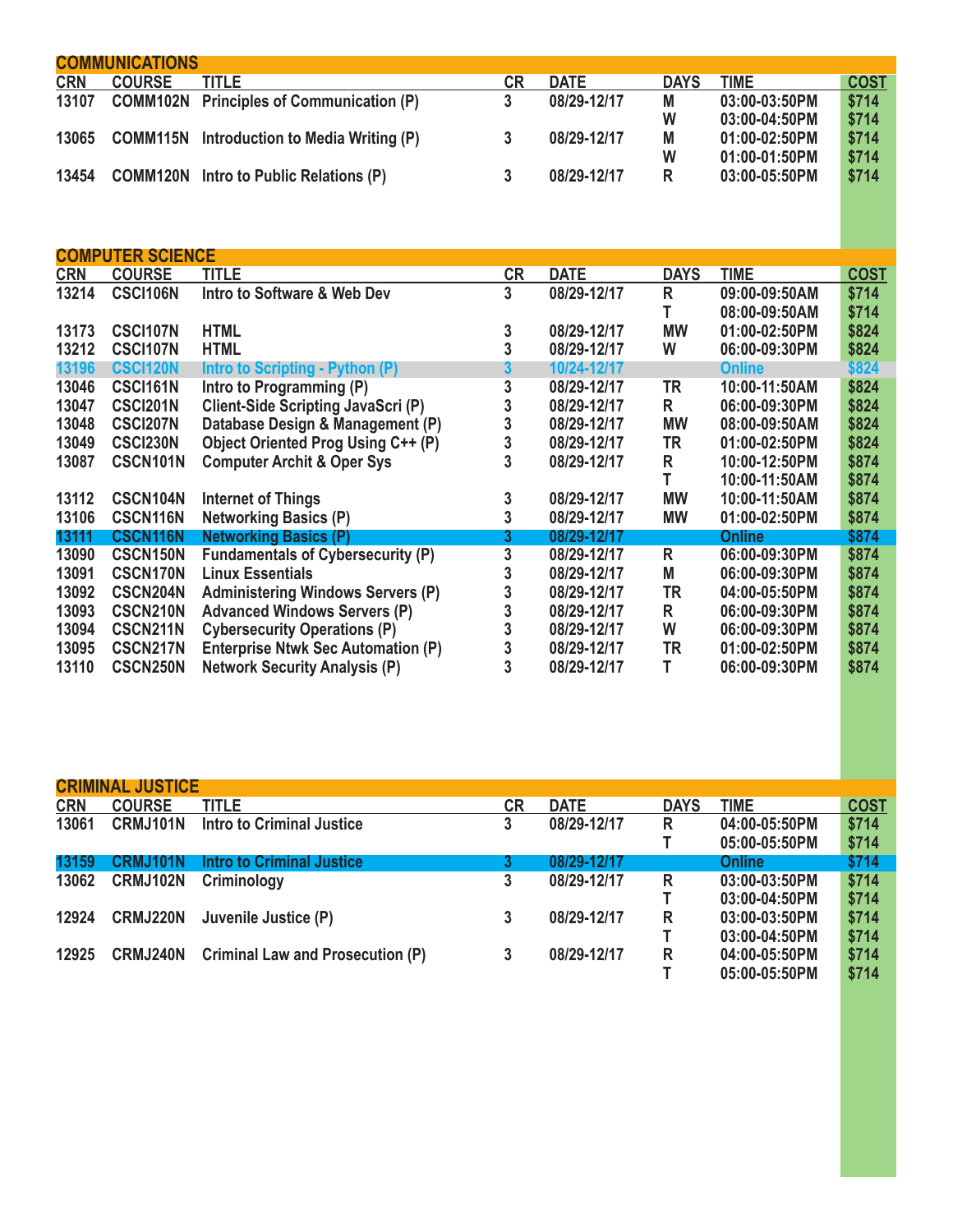|            | <b>CULINARY ARTS</b> |                                             |          |             |             |               |             |
|------------|----------------------|---------------------------------------------|----------|-------------|-------------|---------------|-------------|
| <b>CRN</b> | <b>COURSE</b>        | <b>TITLE</b>                                | CR       | <b>DATE</b> | <b>DAYS</b> | <b>TIME</b>   | <b>COST</b> |
| 13104      | CULA103N             | <b>Culinary Skills and Procedures</b>       | 3        | 08/29-12/17 | М           | 01:00-01:50PM | \$1134      |
| 13116      | <b>CULA103N</b>      | <b>Culinary Skills and Procedures (LAB)</b> | $\bf{0}$ | 08/29-12/17 | М           | 02:00-06:50PM | 0           |
| 13105      | <b>CULA120N</b>      | <b>Fundamentals of Baking</b>               | 3        | 08/29-12/17 | W           | 01:00-01:50PM | \$1134      |
| 13117      | <b>CULA120N</b>      | <b>Fundamentals of Baking (LAB)</b>         | 0        | 08/29-12/17 | W           | 02:00-05:50PM |             |
| 13182      |                      | <b>CULA135AN Customer Service I HYBRID</b>  | 3        | 08/29-12/17 | TR          | 10:30-12:50PM | \$934       |
| 13152      | <b>CULA211N</b>      | <b>American Regional Cuisine (P)</b>        | 3        | 08/29-12/17 |             | 09:00-12:50PM | \$1134      |
| 13153      | <b>CULA222N</b>      | <b>Classical Cuisine (P)</b>                | 3        | 08/29-12/17 | R           | 08:00-12:50PM | \$1134      |
| 13524      | <b>CULA245N</b>      | Menu Dev and Cost Controls (P) HYBRID       | 3        | 08/29-12/17 | R           | 02:00-04:50PM | 1024        |
|            |                      |                                             |          |             |             | 02:00-03:50PM | 1024        |

| <b>DATA ANALYTICS</b> |               |                                               |  |             |             |               |             |  |
|-----------------------|---------------|-----------------------------------------------|--|-------------|-------------|---------------|-------------|--|
| <b>CRN</b>            | <b>COURSE</b> | TITLE                                         |  | CR DATE     | <b>DAYS</b> | <b>TIME</b>   | <b>COST</b> |  |
|                       |               | 13135 DATA101N Introduction to Data Analytics |  | 08/29-10/22 |             | <b>Online</b> | \$824       |  |
|                       |               | 13136 DATA105N Data Mining (P)                |  | 10/24-12/17 |             | <b>Online</b> | \$824       |  |

| <b>ECONOMICS</b> |               |                                          |           |             |             |               |             |
|------------------|---------------|------------------------------------------|-----------|-------------|-------------|---------------|-------------|
| <b>CRN</b>       | <b>COURSE</b> | title.                                   | <b>CR</b> | <b>DATE</b> | <b>DAYS</b> | <b>TIME</b>   | <b>COST</b> |
|                  |               | 12926 ECON201N Microeconomics (P) HYBRID |           | 08/29-12/17 |             | 03:00-04:50PM | \$714       |
|                  |               | 12927 ECON201N Microeconomics (P)        |           | 10/24-12/17 |             | <b>Online</b> | \$714       |
|                  |               | 13199 ECON202N Macroeconomics (P)        |           | 08/29-12/17 |             | Online        | \$714       |

|            |                      | <b>EARLY CHILDHOOD EDUCATION</b>            |    |             |              |               |             |
|------------|----------------------|---------------------------------------------|----|-------------|--------------|---------------|-------------|
| <b>CRN</b> | <b>COURSE</b>        | <b>TITLE</b>                                | СR | <b>DATE</b> | <b>DAYS</b>  | TIME          | <b>COST</b> |
| 13070      | <b>ECE101N</b>       | <b>Found of Early Childhood Ed</b>          | 3  | 08/29-12/17 | W            | 06:00-08:30PM | \$714       |
| 13137      | <b>ECE101N</b>       | <b>Found of Early Childhood Ed HYBRID</b>   | 3  | 08/29-10/22 | <sub>S</sub> | 09:00-11:50AM | \$714       |
| 13069      | <b>ECE102N</b>       | <b>Growth and Dev of Young Child</b>        | 3  | 08/29-12/17 | M            | 06:00-08:30PM | \$714       |
| 13144      | <b>ECE102N</b>       | <b>Growth and Dev of Young Child HYBRID</b> | 3  | 10/24-12/17 | S            | 09:00-11:50AM | \$714       |
| 12994      | ECE <sub>190</sub> N | <b>ECE Practicum I (P)</b>                  | 3  | 08/29-12/17 | F            | 08:00-04:50PM | \$714       |
|            |                      |                                             |    |             |              | 06:00-06:50PM | \$714       |
| 13138      | <b>ECE200N</b>       | Dev Approp Prog Infants & Tod (P) HYBRID 3  |    | 08/29-10/22 | R            | 06:00-09:00PM | \$714       |
| 12995      | <b>ECE204N</b>       | Behavior Guid & Class Mgmt ECE (P)          | 3  | 08/29-12/17 | W            | 06:00-08:30PM | \$714       |
| 13184      | ECE215N              | Creativity and the Young Child (P)          | 3  | 08/29-12/17 | M            | 06:00-08:30PM | \$714       |

|            | <b>ELECTRONIC ENGINEERING</b> |                                    |           |             |             |               |             |
|------------|-------------------------------|------------------------------------|-----------|-------------|-------------|---------------|-------------|
| <b>CRN</b> | <b>COURSE</b>                 | TITLE                              | <b>CR</b> | <b>DATE</b> | <b>DAYS</b> | <b>TIME</b>   | <b>COST</b> |
| 13118      | ELET115N                      | Intro to Programming Using C++ (P) | 3         | 08/29-12/17 | Μ           | 03:00-04:50PM | \$874       |
|            |                               |                                    |           |             | W           | 03:00-05:50PM | \$874       |
| 13115      | ELET121N                      | <b>Digital Circuits (P/C)</b>      | 3         | 08/29-12/17 | R           | 06:00-07:50PM | \$874       |
|            |                               |                                    |           |             |             | 06:00-08:30PM | \$874       |
| 13050      | ELET <sub>121N</sub>          | <b>Digital Circuits (P/C)</b>      | 3         | 08/29-12/17 | M           | 10:00-11:50AM | \$874       |
| 13096      | ELET121N                      | Digital Circuits (P/C) (LAB)       | 0         | 08/29-12/17 | W           | 09:00-11:50AM | 0           |
| 13178      | ELET <sub>131N</sub>          | <b>Circuit Analysis I (P/C)</b>    | 4         | 08/29-12/17 | W           | 06:00-08:30PM | 1112        |
| 13179      | ELET <sub>131N</sub>          | Circuit Analysis I (P/C) (LAB)     | 0         | 08/29-12/17 | Μ           | 06:00-08:30PM | $\bf{0}$    |
| 13051      | ELET <sub>131N</sub>          | <b>Circuit Analysis I (P/C)</b>    | 4         | 08/29-12/17 | R           | 12:00-02:50PM | 1112        |
| 13052      | ELET131N                      | Circuit Analysis I (P/C) (LAB)     | 0         | 08/29-12/17 |             | 12:00-02:50PM | 0           |
| 13071      | ELET241N                      | Electronics II (P)                 | 4         | 08/29-12/17 | M           | 06:00-08:30PM | 1112        |
|            |                               |                                    |           |             | W           | 06:00-08:30PM | 1112        |
| 13053      | ELET250N                      | Microcontrollers (P)               | 4         | 08/29-12/17 |             | 06:00-08:50PM | 1112        |
| 13114      | ELET250N                      | Microcontrollers (P) (LAB)         | 0         | 08/29-12/17 | R           | 06:00-08:50PM | 0           |
|            |                               |                                    |           |             |             |               |             |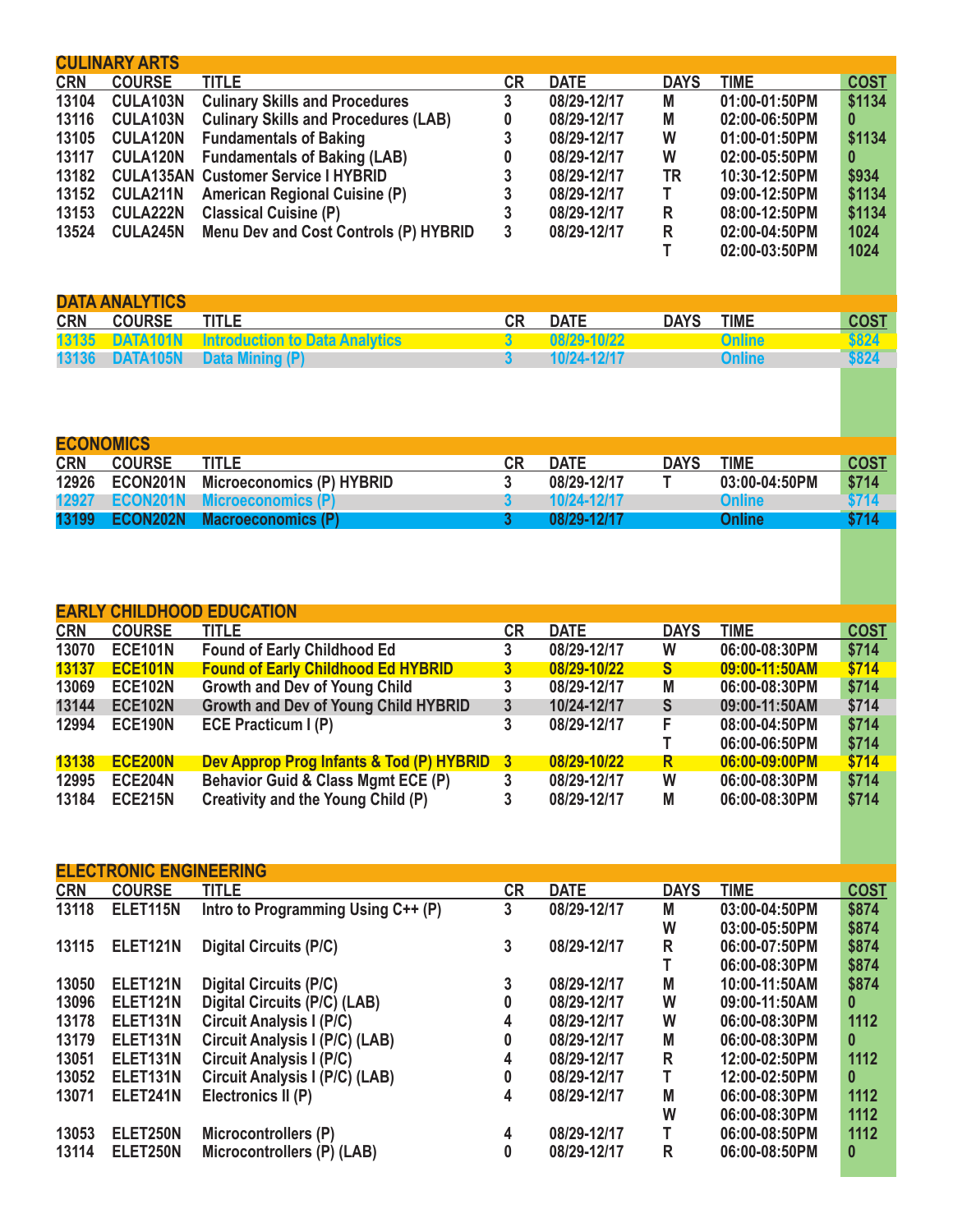| <b>ENGLISH</b>   |                 |                                             |              |             |              |               |             |
|------------------|-----------------|---------------------------------------------|--------------|-------------|--------------|---------------|-------------|
| <b>CRN</b>       | <b>COURSE</b>   | <b>TITLE</b>                                | CR           | <b>DATE</b> | <b>DAYS</b>  | <b>TIME</b>   | <b>COST</b> |
| 13156            | ENGL101N        | <b>College Composition HYBRID</b>           | 4            | 08/29-10/22 | $\mathsf{R}$ | 06:00-09:30PM | \$952       |
| 13449            | ENGL101N        | <b>College Composition</b>                  | 4            | 08/29-12/17 | т            | 06:00-09:30PM | \$952       |
| 13180            | <b>ENGL101N</b> | <b>College Composition</b>                  | 4            | 10/24-12/17 |              | <b>Online</b> | \$952       |
| 13450            | ENGL001N        | <b>CoReq English Workshop-ESL</b>           | 0            | 08/29-12/17 | R            | 05:00-06:50PM | 0           |
| 12940            | ENGL101N        | <b>College Composition</b>                  | 4            | 08/29-12/17 | T            | 06:00-09:30PM | \$952       |
| 13396            | ENGL001N        | <b>CoReq English Workshop</b>               | 0            | 08/29-12/17 | R            | 06:00-07:50PM | 0           |
| 13078            | ENGL101N        | <b>College Composition</b>                  | 4            | 08/29-12/17 | <b>MW</b>    | 08:00-09:50AM | \$952       |
| 13398            | ENGL001N        | <b>CoReq English Workshop</b>               | 0            | 08/29-12/17 | F            | 08:00-09:50AM | 0           |
| 12945            | ENGL101N        | <b>College Composition</b>                  | 4            | 08/29-12/17 | <b>TR</b>    | 08:00-09:50AM | \$952       |
| 13399            | ENGL001N        | <b>CoReq English Workshop</b>               | 0            | 08/29-12/17 | F            | 08:00-09:50AM | 0           |
| 12941            | ENGL101N        | <b>College Composition</b>                  | 4            | 08/29-12/17 | <b>MW</b>    | 10:00-11:50AM | \$952       |
| 13400            | ENGL001N        | <b>CoReq English Workshop</b>               | 0            | 08/29-12/17 | F            | 10:00-11:50AM | 0           |
| 12942            | ENGL101N        | <b>College Composition</b>                  | 4            | 08/29-12/17 | <b>TR</b>    | 10:00-11:50AM | \$952       |
| 13401            | ENGL001N        | <b>CoReq English Workshop</b>               | 0            | 08/29-12/17 | F            | 10:00-11:50AM | 0           |
| 12946            | ENGL101N        | <b>College Composition</b>                  | 4            | 08/29-12/17 | <b>WF</b>    | 10:00-11:50AM | \$952       |
| 13405            | ENGL001N        | <b>CoReq English Workshop-ESL</b>           | 0            | 08/29-12/17 | M            | 10:00-11:50AM | 0           |
| 12947            | ENGL101N        | <b>College Composition</b>                  | 4            | 08/29-12/17 | <b>MW</b>    | 01:00-02:50PM | \$952       |
| 13402            | ENGL001N        | <b>CoReq English Workshop</b>               | 0            | 08/29-12/17 | F            | 01:00-02:50PM | 0           |
| 12949            | ENGL101N        | <b>College Composition</b>                  | 4            | 08/29-12/17 | <b>TR</b>    | 01:00-02:50PM | \$952       |
| 13403            | ENGL001N        | <b>CoReq English Workshop</b>               | 0            | 08/29-12/17 | F            | 01:00-02:50PM | 0           |
| 12948            | ENGL101N        | <b>College Composition</b>                  | 4            | 08/29-12/17 | <b>MW</b>    | 03:00-04:50PM | \$952       |
| 13404            | ENGL001N        | <b>CoReq English Workshop</b>               | 0            | 08/29-12/17 | F            | 03:00-04:50PM | 0           |
| 12944            | ENGL101N        | <b>College Composition</b>                  | 4            | 08/29-12/17 | <b>TR</b>    | 03:00-04:50PM | \$952       |
| 12943            | ENGL101N        | <b>College Composition</b>                  | 4            | 08/29-12/17 | <b>TR</b>    | 10:00-11:50AM | \$952       |
| 12950            | ENGL101N        | <b>College Composition</b>                  | 4            | 08/29-12/17 |              | <b>Online</b> | \$952       |
| 13446            | ENGL103N        | Prof. Writing & Presentation (P)            | 3            | 08/29-12/17 | R            | 03:00-05:50PM | \$714       |
| 12951            | ENGL103N        | <b>Prof. Writing &amp; Presentation (P)</b> | 3            | 08/29-12/17 |              | <b>Online</b> | \$714       |
| 12952            | ENGL105N        | Introduction to Literature (P)              | 3            | 08/29-12/17 | M            | 10:00-11:50AM | \$714       |
|                  |                 |                                             |              |             | W            | 10:00-10:50AM | \$714       |
| 12953            | ENGL105N        | Introduction to Literature (P)              | 3            | 08/29-12/17 |              | <b>Online</b> | \$714       |
| 13181            | <b>ENGL105N</b> | Introduction to Literature (P)              | 3            | 10/24-12/17 |              | <b>Online</b> | \$714       |
| 12954            | ENGL109N        | <b>Public Speaking (P)</b>                  | 3            | 08/29-12/17 | R            | 10:00-11:50AM | \$714       |
|                  |                 |                                             |              |             | T            | 10:00-10:50AM | \$714       |
| 13066            | ENGL109N        | <b>Public Speaking (P)</b>                  | 3            | 08/29-12/17 |              | Online        | \$714       |
| 13145            | ENGL109N        | <b>Public Speaking (P) HYBRID</b>           | 3            | 10/24-12/17 | R            | 06:00-08:30PM | \$714       |
| 12959            | ENGL110N        | <b>Honors Expository Writing (P)</b>        | 4            | 08/29-12/17 | <b>TR</b>    | 01:00-02:50PM | \$952       |
| 13157            | ENGL122N        | <b>Technical Writing (P) HYBRID</b>         | 3            | 10/24-12/17 | S            | 09:00-11:50AM | \$714       |
| 12955            | ENGL206N        | <b>Writing Short Stories (P)</b>            | 3            | 08/29-12/17 | F            | 09:00-11:50AM | \$714       |
| 13448            | ENGL215N        | Literature by American Women (P)            | 3            | 08/29-12/17 | R            | 01:00-02:50PM | \$714       |
| 13447            | ENGL230N        | British Lit Middle Age to 1800 (P)          | 3            | 08/29-12/17 | W            | 01:00-02:50PM | \$714       |
|                  |                 |                                             |              |             |              |               |             |
|                  |                 |                                             |              |             |              |               |             |
|                  |                 |                                             |              |             |              |               |             |
|                  |                 |                                             |              |             |              |               |             |
|                  |                 | <b>ENGLISH SPEAKERS OF OTHER LANGUAGES</b>  |              |             |              |               |             |
| <b>CRN</b>       | <b>COURSE</b>   | <b>TITLE</b>                                | <b>CR</b>    | <b>DATE</b> | <b>DAYS</b>  | <b>TIME</b>   | <b>COST</b> |
| 13197            | ESOL075N        | <b>Grammar for Writing V (P)</b>            | $\mathbf{3}$ | 08/29-12/17 | W            | 09:00-11:50AM | \$714       |
| 13198            | ESOL088N        | Aca Writ for Eng Lang Lear III (P)          | 3            | 08/29-12/17 | R            | 10:00-10:50AM | \$714       |
|                  |                 |                                             |              |             | т            | 10:00-11:50AM | \$714       |
|                  |                 |                                             |              |             |              |               |             |
|                  |                 |                                             |              |             |              |               |             |
| <b>FINE ARTS</b> |                 |                                             |              |             |              |               |             |
| <b>CRN</b>       | <b>COURSE</b>   | <b>TITLE</b>                                | CR           | <b>DATE</b> | <b>DAYS</b>  | <b>TIME</b>   | <b>COST</b> |
| 12956            | <b>ARTS101N</b> | <b>Introduction to Drawing</b>              | 3            | 08/29-12/17 | Т            | 01:00-03:50PM | \$714       |
| 13134            | <b>ARTS101N</b> | <b>Introduction to Drawing</b>              | <u>3</u>     | 08/29-10/22 | <b>MW</b>    | 06:00-08:30PM | \$714       |
| 12957            | ARTS111N        | Photography/Digital Imaging I               | 3            | 08/29-12/17 | TR           | 10:00-11:50AM | \$824       |
| 12958            | <b>ARTS120N</b> | <b>Introduction to Graphic Design</b>       | 3            | 08/29-12/17 | R            | 06:00-09:30PM | \$824       |
|                  |                 |                                             |              |             |              |               |             |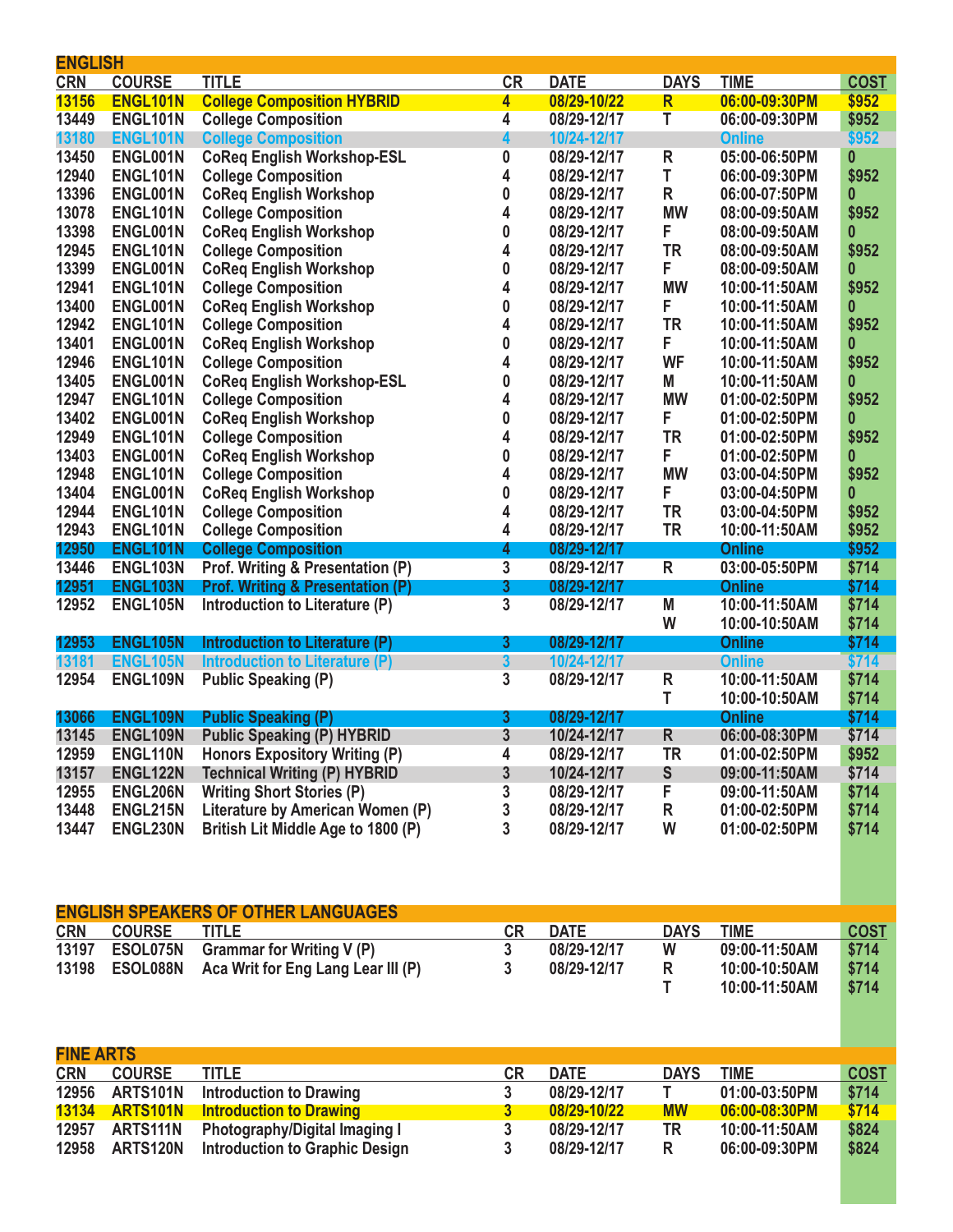|                | <b>GEOGRAPHY</b>      |                                              |              |             |             |               |             |
|----------------|-----------------------|----------------------------------------------|--------------|-------------|-------------|---------------|-------------|
| <b>CRN</b>     | <b>COURSE</b>         | <b>TITLE</b>                                 | CR           | <b>DATE</b> | <b>DAYS</b> | <b>TIME</b>   | <b>COST</b> |
| 13064          | GEOG110N              | <b>World Regional Geography</b>              | 3            | 08/29-12/17 | M           | 01:00-02:50PM | \$714       |
|                |                       |                                              |              |             | W           | 01:00-01:50PM | \$714       |
|                |                       |                                              |              |             |             |               |             |
|                |                       |                                              |              |             |             |               |             |
|                |                       |                                              |              |             |             |               |             |
| <b>HISTORY</b> |                       |                                              |              |             |             |               |             |
|                | <b>COURSE</b>         | <b>TITLE</b>                                 | CR           | <b>DATE</b> | <b>DAYS</b> | <b>TIME</b>   |             |
| <b>CRN</b>     | <b>HIST101N</b>       |                                              |              |             |             |               | <b>COST</b> |
| 12928          |                       | <b>West Civ Ancient Time to 1700</b>         | 3            | 08/29-12/17 | $\mathsf R$ | 10:00-11:50AM | \$714       |
|                |                       |                                              |              |             | Т           | 10:00-10:50AM | \$714       |
| 12929          | <b>HIST101N</b>       | <b>West Civ Ancient Time to 1700</b>         | 3            | 08/29-12/17 | $\mathsf R$ | 03:00-03:50PM | \$714       |
|                |                       |                                              |              |             | T           | 03:00-04:50PM | \$714       |
| 12930          | <b>HIST110N</b>       | <b>Ancient Civilizations of World</b>        | 3            | 08/29-12/17 | M           | 03:00-03:50PM | \$714       |
|                |                       |                                              |              |             | W           | 03:00-04:50PM | \$714       |
| 12931          | <b>HIST140N</b>       | <b>US History Colonial to Recon</b>          | 3            | 08/29-12/17 | $\mathsf R$ | 08:00-08:50AM | \$714       |
|                |                       |                                              |              |             | T           | 08:00-09:50AM | \$714       |
| 12932          | HIST140N              | <b>US History Colonial to Recon</b>          | 3            | 08/29-12/17 |             | <b>Online</b> | \$714       |
| 13154          | <b>HIST141N</b>       | <b>US History Since Recon</b>                | 3            | 10/24-12/17 | <b>TR</b>   | 06:00-08:30PM | \$714       |
| 12933          | <b>HIST241N</b>       | <b>American Constitution History (P)</b>     | 3            | 08/29-12/17 | R           | 06:00-08:30PM | \$714       |
| 13251          | <b>HIST265N</b>       | Lat Amer Hist From Ind to Pres (P)           | 3            | 08/29-12/17 | $\mathsf R$ | 01:00-01:50PM | \$714       |
|                |                       |                                              |              |             | T           | 01:00-02:50PM | \$714       |
|                |                       |                                              |              |             |             |               |             |
|                |                       |                                              |              |             |             |               |             |
|                |                       |                                              |              |             |             |               |             |
|                |                       |                                              |              |             |             |               |             |
| <b>HONORS</b>  |                       |                                              |              |             |             |               |             |
| <b>CRN</b>     | <b>COURSE</b>         | <b>TITLE</b>                                 | CR           | <b>DATE</b> | <b>DAYS</b> | <b>TIME</b>   | <b>COST</b> |
|                | ENGL110N              |                                              |              |             |             |               |             |
| 12959          |                       | <b>Honors Expository Writing (P)</b>         | 4            | 08/29-12/17 | <b>TR</b>   | 01:00-02:50PM | \$952       |
| 13097          | MATH107N              | Honors Statistics I (P)                      | 4            | 08/29-12/17 | <b>MW</b>   | 01:00-02:50PM | \$952       |
|                |                       |                                              |              |             |             |               |             |
|                |                       |                                              |              |             |             |               |             |
|                |                       |                                              |              |             |             |               |             |
|                |                       |                                              |              |             |             |               |             |
|                | <b>HUMANITIES</b>     |                                              |              |             |             |               |             |
| <b>CRN</b>     | <b>COURSE</b>         | <b>TITLE</b>                                 | <b>CR</b>    | <b>DATE</b> | <b>DAYS</b> | <b>TIME</b>   | <b>COST</b> |
| 12960          | <b>HUMA101N</b>       | <b>Introduction to Humanities</b>            | 3            | 08/29-12/17 | $\mathsf R$ | 01:00-01:50PM | \$714       |
|                |                       |                                              |              |             | T           | 01:00-02:50PM | \$714       |
| 13146          | HUMA101N              | <b>Introduction to Humanities</b>            | 3            | 08/29-12/17 |             | <b>Online</b> | \$714       |
| 13165          | <b>HUMA101N</b>       | <b>Introduction to Humanities</b>            | $\mathbf{3}$ | 10/24-12/17 |             | <b>Online</b> | \$714       |
| 12961          | <b>HUMA102N</b>       | <b>Art Appreciation</b>                      | 3            | 08/29-12/17 | R           | 03:00-04:50PM | \$714       |
| 13119          | HUMA110N              | <b>Critical Thinking Skills (P/C)</b>        | 3            | 08/29-12/17 |             | <b>Online</b> | \$714       |
| 13455          | HUMA130N              | <b>Music Composition</b>                     | $\mathbf{3}$ | 08/29-12/17 | F           | 09:00-11:50AM | \$714       |
| 12962          | HUMA140N              | American Cinema (P)                          | 3            | 08/29-12/17 | M           | 01:00-03:50PM | \$714       |
| 12963          | <b>HUMA230N</b>       | Ethics in the Workplace (P)                  | 3            | 08/29-12/17 | M           | 01:00-02:50PM | \$714       |
|                |                       |                                              |              |             | W           | 01:00-01:50PM | \$714       |
| 12964          | HUMA230N              | Ethics in the Workplace (P)                  | $\mathbf{3}$ | 08/29-12/17 |             | <b>Online</b> | \$714       |
|                |                       |                                              |              |             |             |               |             |
|                |                       |                                              |              |             |             |               |             |
|                |                       |                                              |              |             |             |               |             |
|                |                       |                                              |              |             |             |               |             |
|                | <b>HUMAN SERVICES</b> |                                              |              |             |             |               |             |
| <b>CRN</b>     | <b>COURSE</b>         | <b>TITLE</b>                                 | CR           | <b>DATE</b> | <b>DAYS</b> | <b>TIME</b>   | <b>COST</b> |
| 13018          | <b>HSV111N</b>        | <b>Introduction to Human Services HYBRID</b> | $\mathbf{3}$ | 08/29-12/17 | W           | 06:00-08:30PM | \$714       |
|                |                       |                                              |              |             |             |               |             |
|                |                       |                                              |              |             |             |               |             |
|                |                       |                                              |              |             |             |               |             |
|                |                       |                                              |              |             |             |               |             |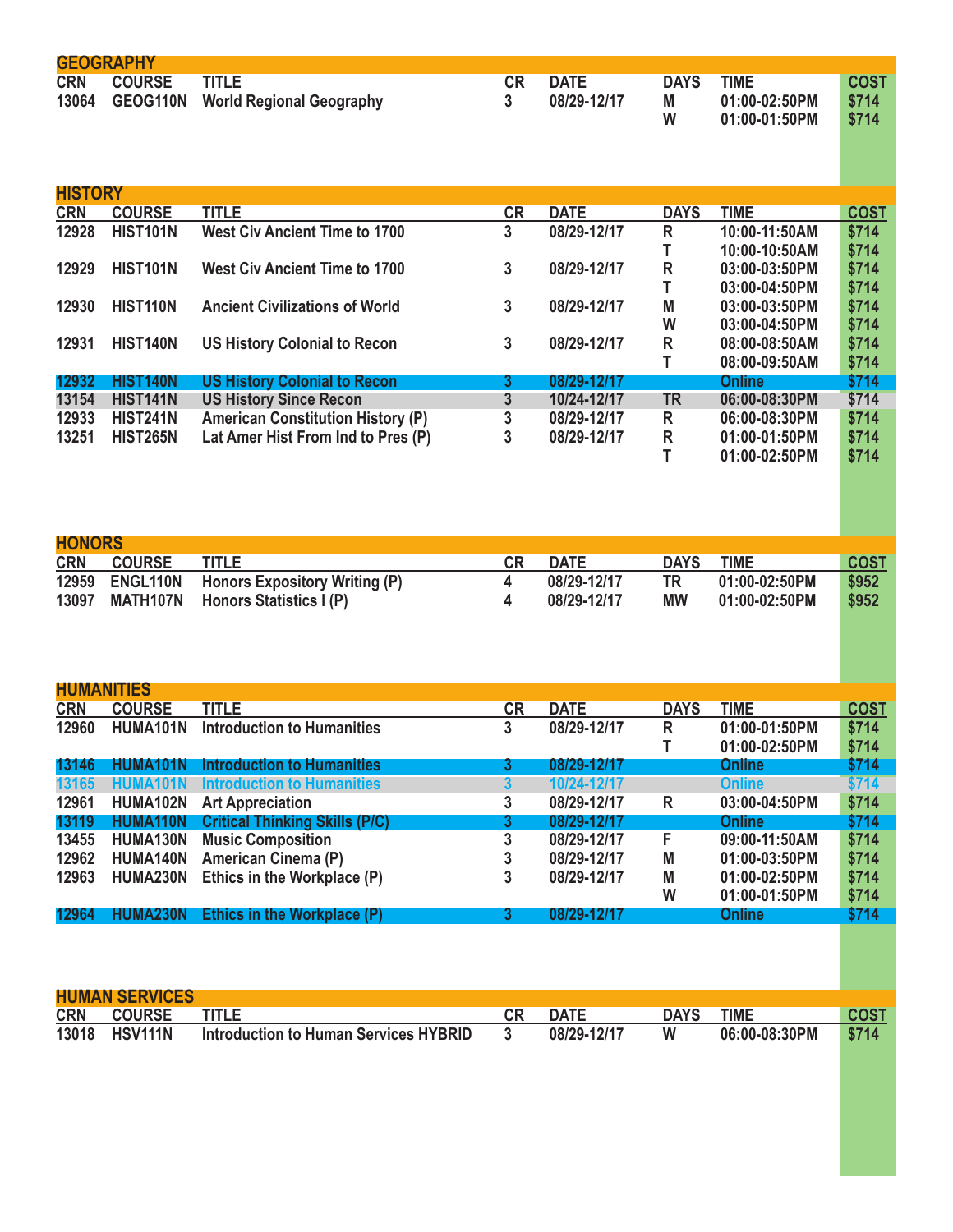|            | <b>MATHEMATICS</b> |                                           |                  |             |             |               |             |
|------------|--------------------|-------------------------------------------|------------------|-------------|-------------|---------------|-------------|
| <b>CRN</b> | <b>COURSE</b>      | <b>TITLE</b>                              | <b>CR</b>        | <b>DATE</b> | <b>DAYS</b> | <b>TIME</b>   | <b>COST</b> |
| 13075      | MATH103N           | <b>Quantitative Reasoning</b>             | 4                | 08/29-12/17 | т           | 06:00-09:30PM | \$952       |
| 13421      | MATH003N           | <b>CoReq Math Workshop-Quan</b>           | 0                | 08/29-12/17 | $\mathsf R$ | 06:00-07:50PM | 0           |
| 12965      | MATH103N           | <b>Quantitative Reasoning</b>             | 4                | 08/29-12/17 | <b>MW</b>   | 08:00-09:50AM | \$952       |
| 13419      | MATH003N           | <b>CoReq Math Workshop-Quan</b>           | $\bf{0}$         | 08/29-12/17 | F           | 08:00-09:50AM | 0           |
| 13074      | MATH103N           | <b>Quantitative Reasoning</b>             | 4                | 08/29-12/17 | <b>MW</b>   | 01:00-02:50PM | \$952       |
| 13420      | MATH003N           | <b>CoReq Math Workshop-Quan</b>           | 0                | 08/29-12/17 | F           | 01:00-02:50PM | 0           |
| 13172      | MATH103N           | <b>Quantitative Reasoning</b>             | 4                | 08/29-12/17 |             | <b>Online</b> | \$952       |
| 12966      | MATH106N           | <b>Statistics I</b>                       | 4                | 08/29-12/17 | T           | 06:00-09:30PM | \$952       |
| 13406      | MATH006N           | <b>CoReq Math Workshop-Stats</b>          | $\bf{0}$         | 08/29-12/17 | $\mathsf R$ | 06:00-07:50PM | 0           |
| 12967      | MATH106N           | <b>Statistics I</b>                       | 4                | 08/29-12/17 | <b>MW</b>   | 08:00-09:50AM | \$952       |
| 13407      | MATH006N           | <b>CoReq Math Workshop-Stats</b>          | 0                | 08/29-12/17 | F           | 08:00-09:50AM | 0           |
| 12968      | MATH106N           | <b>Statistics I</b>                       | 4                | 08/29-12/17 | <b>TR</b>   | 08:00-09:50AM | \$952       |
| 13408      | MATH006N           | <b>CoReq Math Workshop-Stats</b>          | $\boldsymbol{0}$ | 08/29-12/17 | F.          | 10:00-11:50AM | 0           |
| 12969      | MATH106N           | <b>Statistics I</b>                       | 4                | 08/29-12/17 | <b>MW</b>   | 10:00-11:50AM | \$952       |
| 13409      | MATH006N           | <b>CoReq Math Workshop-Stats</b>          | 0                | 08/29-12/17 | F           | 08:00-09:50AM | 0           |
| 12970      | MATH106N           | <b>Statistics I</b>                       | 4                | 08/29-12/17 | <b>TR</b>   | 10:00-11:50AM | \$952       |
| 13410      | MATH006N           | <b>CoReq Math Workshop-Stats</b>          | $\boldsymbol{0}$ | 08/29-12/17 | F           | 10:00-11:50AM | 0           |
| 12971      | MATH106N           | <b>Statistics I</b>                       | 4                | 08/29-12/17 | <b>MW</b>   | 01:00-02:50PM | \$952       |
| 13412      | <b>MATH006N</b>    | <b>CoReq Math Workshop-Stats</b>          | 0                | 08/29-12/17 | F           | 01:00-02:50PM | 0           |
| 12972      | MATH106N           | <b>Statistics I</b>                       | 4                | 08/29-12/17 | <b>TR</b>   | 01:00-02:50PM | \$952       |
| 13413      | MATH006N           | <b>CoReq Math Workshop-Stats</b>          | $\bf{0}$         | 08/29-12/17 | F           | 03:00-04:50PM | 0           |
| 13076      | MATH106N           | <b>Statistics I</b>                       | 4                | 08/29-12/17 | <b>MW</b>   | 03:00-04:50PM | \$952       |
| 13414      | <b>MATH006N</b>    | <b>CoReq Math Workshop-Stats</b>          | $\pmb{0}$        | 08/29-12/17 | F           | 01:00-02:50PM | 0           |
| 13085      | MATH106N           | <b>Statistics I</b>                       | 4                | 08/29-12/17 |             | Online        | \$952       |
| 13510      | MATH106N           | <b>Statistics   HYBRID</b>                | 4                | 10/24-12/17 | T           | 06:00-09:30PM | \$952       |
| 13097      | MATH107N           | Honors Statistics I (P)                   | 4                | 08/29-12/17 | <b>MW</b>   | 01:00-02:50PM | \$952       |
| 12973      | <b>MATH110N</b>    | Algebra & Trigonometry (P)                | 4                | 08/29-12/17 | M           | 06:00-09:30PM | \$952       |
| 13422      | MATH010N           | <b>CoReq Math Workshop-Alg &amp; Trig</b> | $\bf{0}$         | 08/29-12/17 | W           | 06:00-07:50PM | 0           |
| 12974      | MATH110N           | Algebra & Trigonometry (P)                | 4                | 08/29-12/17 | <b>TR</b>   | 08:00-09:50AM | \$952       |
| 13416      | MATH010N           | <b>CoReq Math Workshop-Alg &amp; Trig</b> | 0                | 08/29-12/17 | F           | 08:00-09:50AM | 0           |
| 13077      | <b>MATH110N</b>    | Algebra & Trigonometry (P)                | 4                | 08/29-12/17 | <b>MW</b>   | 10:00-11:50AM | \$952       |
| 13417      | MATH010N           | <b>CoReq Math Workshop-Alg &amp; Trig</b> | 0                | 08/29-12/17 | F           | 10:00-11:50AM | 0           |
| 12975      | MATH110N           | Algebra & Trigonometry (P)                | 4                | 08/29-12/17 | <b>TR</b>   | 03:00-04:50PM | \$952       |
| 13418      | MATH010N           | <b>CoReq Math Workshop-Alg &amp; Trig</b> | 0                | 08/29-12/17 | F           | 03:00-04:50PM | 0           |
| 12976      | <b>MATH110N</b>    | Algebra & Trigonometry (P)                | 4                | 08/29-12/17 |             | <b>Online</b> | \$952       |
| 12977      | MATH120N           | Precalculus (P)                           | 4                | 08/29-12/17 | <b>MW</b>   | 10:00-11:50AM | \$952       |
| 13084      | MATH120N           | Precalculus (P)                           | 4                | 08/29-12/17 |             | <b>Online</b> | \$952       |
| 13370      | MATH170N           | <b>Discrete Mathematics (P)</b>           | 4                | 08/29-12/17 | <b>MW</b>   | 04:00-05:50PM | \$952       |
| 12978      | MATH210N           | Calculus I (P)                            | 4                | 08/29-12/17 | <b>MW</b>   | 10:00-11:50AM | \$952       |
| 13525      | <b>MATH210N</b>    | Calculus I (P)                            | 4                | 08/29-12/17 |             | <b>Online</b> | \$952       |
| 13372      | MATH212N           | <b>Calculus III-Multivariate Calc (P)</b> | 4                | 08/29-12/17 | <b>TR</b>   | 04:00-05:50PM | \$952       |

| <b>MECHANICAL DESIGN</b> |                |                                        |              |             |             |               |             |  |  |
|--------------------------|----------------|----------------------------------------|--------------|-------------|-------------|---------------|-------------|--|--|
| <b>CRN</b>               | <b>COURSE</b>  | <b>TITLE</b>                           | CR.          | <b>DATE</b> | <b>DAYS</b> | <b>TIME</b>   | <b>COST</b> |  |  |
|                          | 13009 CAD111N  | <b>CADD</b> I                          |              | 08/29-12/17 | <b>TR</b>   | 05:30-08:20PM | \$1460      |  |  |
| 13010                    | <b>CAD215N</b> | CADD III (P)                           | <sub>5</sub> | 08/29-12/17 | МW          | 05:30-09:10PM | \$1460      |  |  |
|                          |                | 13011 ELMT203N Applied Mechanics I (C) |              | 08/29-12/17 |             | 05:30-09:30PM | \$764       |  |  |

| <b>PARALEGAL STUDIES</b> |                |                                               |           |             |             |                 |             |  |  |
|--------------------------|----------------|-----------------------------------------------|-----------|-------------|-------------|-----------------|-------------|--|--|
| <b>CRN</b>               | <b>COURSE</b>  | <b>TITLE</b>                                  | <b>CR</b> | <b>DATE</b> | <b>DAYS</b> | TIME            | <b>COST</b> |  |  |
|                          |                | 13139 PLGL101N Basic Legal Studies (P/C)      | 3         | 08/29-10/22 | <b>TR</b>   | $06:00-08:30PM$ | \$764       |  |  |
|                          |                | 13147 PLGL102N Legal Research and Writing (P) |           | 10/24-12/17 | <b>TR</b>   | 06:00-08:30PM   | \$714       |  |  |
|                          | 13019 PLGL210N | Litigation and Trial Prep (P/C)               |           | 08/29-12/17 | W           | 06:00-08:30PM   | \$764       |  |  |
|                          | 13210 PLGL220N | <b>Real Estate Law (P/C)</b>                  |           | 08/29-12/17 |             | 06:00-08:30PM   | \$714       |  |  |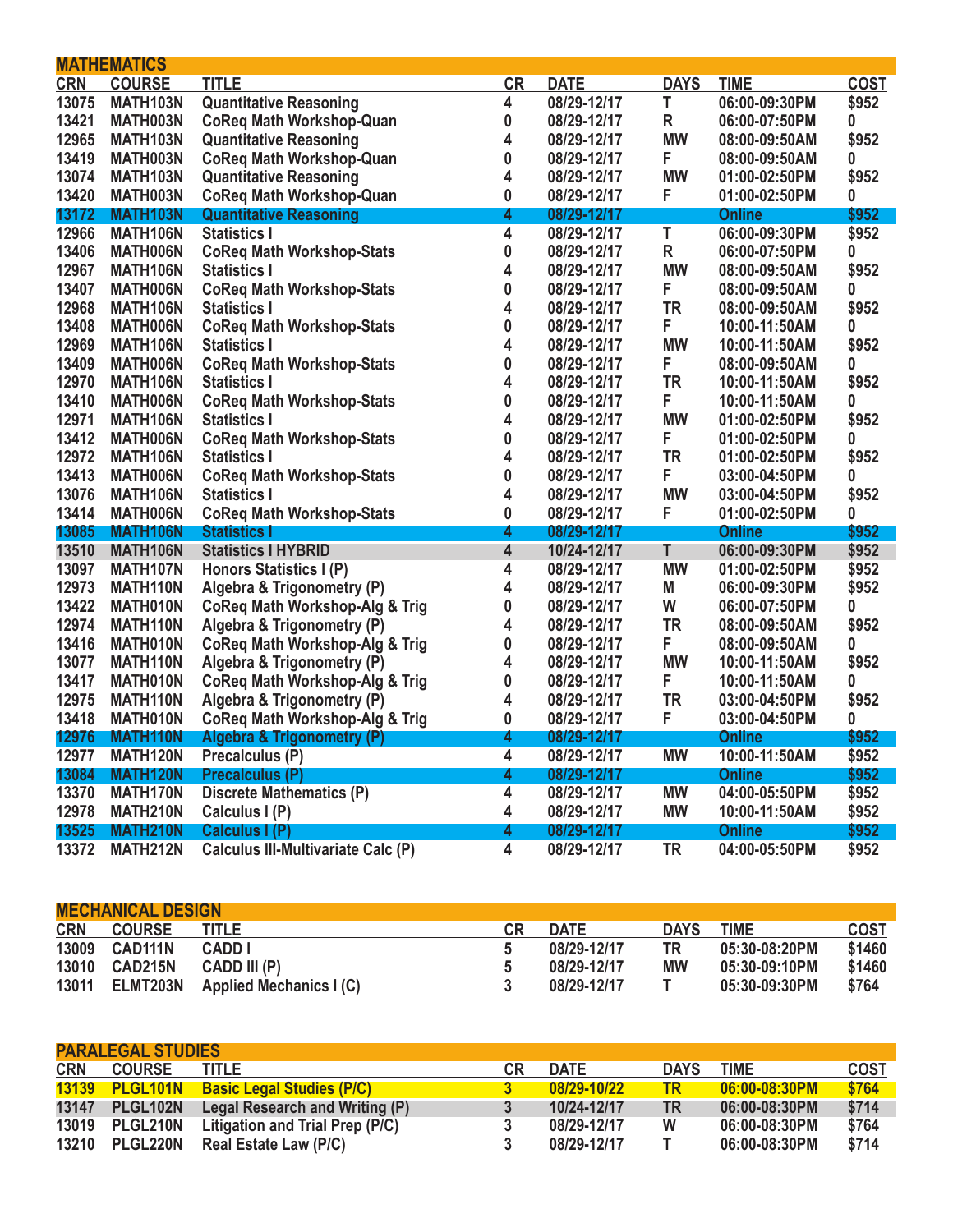|            | <b>POLITICAL SCIENCE</b> |                                              |    |             |             |               |             |
|------------|--------------------------|----------------------------------------------|----|-------------|-------------|---------------|-------------|
| <b>CRN</b> | <b>COURSE</b>            | title.                                       | CR | <b>DATE</b> | <b>DAYS</b> | TIME          | <b>COST</b> |
| 12934      | POLS102N                 | <b>American Gov and Politics</b>             |    | 08/29-12/17 | М           | 08:00-09:50AM | \$714       |
|            |                          |                                              |    |             | W           | 08:00-08:50AM | \$714       |
| 12935      | POLS210N                 | <b>State and Local Government (P) HYBRID</b> |    | 08/29-12/17 | M           | 10:00-11:50AM | \$714       |
| 12936      | <b>POLS220N</b>          | <b>American Politics and Mass Med (P)</b>    |    | 08/29-12/17 | R           | 10:00-11:50AM | \$714       |
|            |                          |                                              |    |             |             | 11:00-11:50AM | \$714       |

|            | <b>PRECISION MANUFACTURING</b> |                                            |           |             |             |               |             |
|------------|--------------------------------|--------------------------------------------|-----------|-------------|-------------|---------------|-------------|
| <b>CRN</b> | <b>COURSE</b>                  | <b>TITLE</b>                               | <b>CR</b> | <b>DATE</b> | <b>DAYS</b> | TIME          | <b>COST</b> |
| 13012      | MTTN101N                       | <b>Manufacturing Processes HYBRID</b>      | 3         | 08/29-12/17 | <b>MW</b>   | 10:00-10:50AM | \$764       |
| 13055      | MTTN101N                       | <b>Manufacturing Processes HYBRID</b>      | 3         | 08/29-12/17 | W           | 06:00-07:30PM | \$764       |
| 13013      | <b>MTTN111N</b>                | Mach Tool Proc and Theory I HYBRID (LAB) 6 |           | 08/29-12/17 | МW          | 11:00-11:50AM | \$1808      |
| 13014      | <b>MTTN111N</b>                | <b>Mach Tool Proc and Theory I (LAB)</b>   | 0         | 08/29-12/17 | F.          | 09:00-11:50AM | 0           |
|            |                                |                                            |           |             | <b>MW</b>   | 01:00-03:50PM | $\bf{0}$    |
| 13160      | MTTN111N                       | <b>Mach Tool Proc and Theory I HYBRID</b>  | 6         | 08/29-12/17 | М           | 05:30-06:50PM | \$1808      |
|            |                                |                                            |           |             | M           | 07:00-09:40PM | \$1808      |
|            |                                |                                            |           |             | S           | 09:00-02:00PM | \$1808      |
| 13017      | MTTN223N                       | <b>Computer Aided Manufacturing (P)</b>    | 3         | 08/29-12/17 | W           | 01:00-01:50PM | \$874       |
|            |                                |                                            |           |             | W           | 08:00-11:50AM | \$874       |
| 13176      | MTTN231N                       | Advanced MTP and Theory I (P/C)            | 6         | 08/29-12/17 | TR          | 05:30-10:30PM | \$1808      |
| 13015      | MTTN231N                       | Advanced MTP and Theory I (P/C)            | 6         | 08/29-12/17 | <b>MTR</b>  | 08:00-08:50AM | \$1808      |
| 13016      | MTTN231N                       | Advanced MTP and Theory I (P/C) (LAB)      | 0         | 08/29-12/17 | <b>MTR</b>  | 09:00-11:50AM | 0           |

|            | <b>PSYCHOLOGY</b> |                                          |           |             |              |               |             |
|------------|-------------------|------------------------------------------|-----------|-------------|--------------|---------------|-------------|
| <b>CRN</b> | <b>COURSE</b>     | <b>TITLE</b>                             | <b>CR</b> | <b>DATE</b> | <b>DAYS</b>  | <b>TIME</b>   | <b>COST</b> |
| 13484      | PSYC101N          | <b>Introduction to Psychology</b>        | 3         | 08/29-10/22 |              | Online        | \$714       |
| 13132      | PSYC101N          | <b>Introduction to Psychology</b>        | 3         | 08/29-12/17 | R            | 08:00-09:50AM | \$714       |
|            |                   |                                          |           |             | т            | 08:00-08:50AM | \$714       |
| 12984      | PSYC101N          | <b>Introduction to Psychology</b>        | 3         | 08/29-12/17 | $\mathsf{R}$ | 11:00-11:50AM | \$714       |
|            |                   |                                          |           |             | T            | 10:00-11:50AM | \$714       |
| 12983      | PSYC101N          | <b>Introduction to Psychology</b>        | 3         | 08/29-12/17 | M            | 01:00-02:50PM | \$714       |
|            |                   |                                          |           |             | W            | 01:00-01:50PM | \$714       |
| 12986      | PSYC101N          | <b>Introduction to Psychology</b>        | 3         | 08/29-12/17 | R            | 01:00-01:50PM | \$714       |
|            |                   |                                          |           |             | T            | 01:00-02:50PM | \$714       |
| 13148      | PSYC101N          | <b>Introduction to Psychology</b>        | 3         | 08/29-12/17 | M            | 06:00-08:20PM | \$714       |
| 12985      | PSYC101N          | <b>Introduction to Psychology HYBRID</b> | 3         | 08/29-12/17 | M            | 10:00-11:50AM | \$714       |
| 12987      | PSYC101N          | <b>Introduction to Psychology</b>        | 3         | 08/29-12/17 |              | <b>Online</b> | \$714       |
| 13166      | PSYC101N          | <b>Introduction to Psychology</b>        | 3         | 10/24-12/17 |              | Online        | \$714       |
| 13067      | <b>PSYC130N</b>   | <b>Human Relations HYBRID</b>            | 3         | 08/29-12/17 | W            | 10:00-11:50AM | \$714       |
| 12988      | PSYC130N          | <b>Human Relations</b>                   | 3         | 08/29-12/17 |              | <b>Online</b> | \$714       |
| 13486      | PSYC130N          | <b>Human Relations HYBRID</b>            | 3         | 10/24-12/17 | W            | 06:00-08:30PM | \$714       |
| 12989      | PSYC201N          | Human Growth and Devel (P/C)             | 3         | 08/29-12/17 | R            | 06:00-08:30PM | \$714       |
| 12990      | PSYC201N          | Human Growth and Devel (P/C)             | 3         | 08/29-12/17 | R            | 01:00-01:50PM | \$714       |
|            |                   |                                          |           |             | т            | 01:00-02:50PM | \$714       |
| 12991      | PSYC201N          | <b>Human Growth and Devel (P/C)</b>      | 3         | 10/24-12/17 |              | <b>Online</b> | \$714       |
| 13485      | PSYC205N          | <b>Child Psychology (P)</b>              | 3         | 08/29-12/17 |              | <b>Online</b> | \$714       |
| 12992      | <b>PSYC210N</b>   | <b>Abnormal Psychology (P) HYBRID</b>    | 3         | 08/29-12/17 | T            | 10:00-11:50AM | \$714       |
| 12993      | PSYC212N          | Ind Counsel Theory and Prac (P) HYBRID   | 3         | 08/29-12/17 | R            | 06:00-08:50PM | \$714       |
| 13120      | PSYC220N          | <b>Research Methods (P) HYBRID</b>       | 3         | 08/29-12/17 | т            | 06:00-08:30PM | \$714       |
| 13158      | PSYC240N          | Drugs and Alcohol (P)                    | 3         | 08/29-12/17 |              | Online        | \$714       |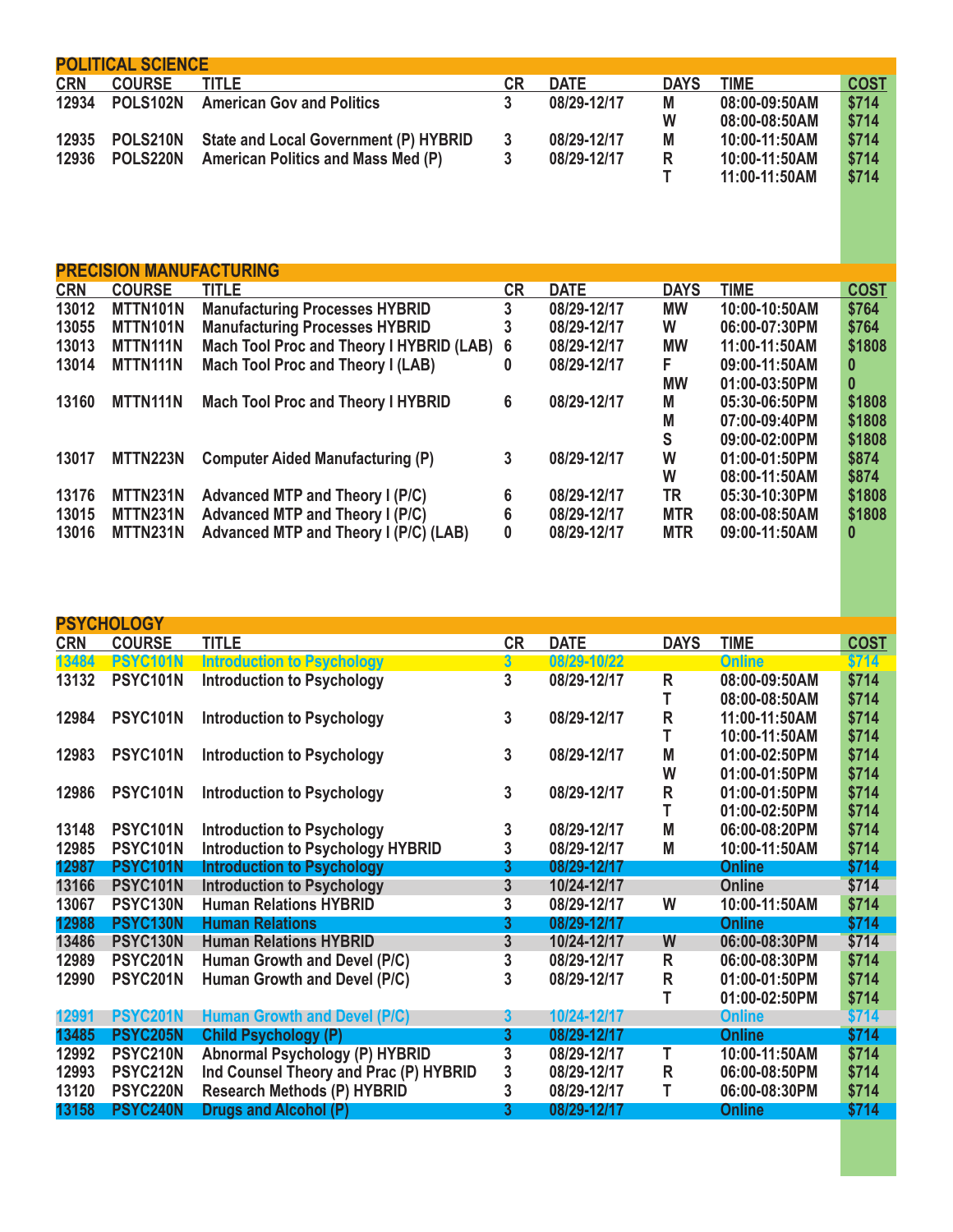| <b>SCIENCE</b> |                  |                                                                |           |             |               |               |                  |
|----------------|------------------|----------------------------------------------------------------|-----------|-------------|---------------|---------------|------------------|
| <b>CRN</b>     | <b>COURSE</b>    | <b>TITLE</b>                                                   | <b>CR</b> | <b>DATE</b> | <b>DAYS</b>   | <b>TIME</b>   | <b>COST</b>      |
| 13020          | <b>BIOL101N</b>  | Germs 101                                                      | 4         | 08/29-12/17 | M             | 09:00-09:50AM | 1062             |
|                |                  |                                                                |           |             | W             | 10:00-11:50AM | 1062             |
| 13021          | <b>BIOL101N</b>  | <b>Germs 101 (LAB)</b>                                         | 0         | 08/29-12/17 | M             | 10:00-11:50AM | 0                |
| 13022          | <b>BIOL105N</b>  | <b>Bio in Foc: Cell Basis of Life</b>                          | 4         | 08/29-12/17 | T             | 06:00-08:50PM | 1062             |
| 13023          | <b>BIOL105N</b>  | Bio in Foc: Cell Basis of Life (LAB)                           | 0         | 08/29-12/17 | R             | 06:00-08:50PM | 0                |
| 13024          | <b>BIOL105N</b>  | <b>Bio in Foc: Cell Basis of Life</b>                          | 4         | 08/29-12/17 | R             | 08:00-08:50AM | 1062             |
|                |                  |                                                                |           |             | T             |               | 1062             |
|                |                  |                                                                |           |             |               | 08:00-09:50AM |                  |
| 13025          | <b>BIOL105N</b>  | Bio in Foc: Cell Basis of Life (LAB)                           | 0         | 08/29-12/17 | $\mathsf R$   | 09:00-11:50AM | 0                |
| 13056          | <b>BIOL105N</b>  | <b>Bio in Foc: Cell Basis of Life</b>                          | 4         | 08/29-12/17 | T             | 01:00-03:50PM | 1062             |
| 13057          | <b>BIOL105N</b>  | Bio in Foc: Cell Basis of Life (LAB)                           | 0         | 08/29-12/17 | $\mathsf R$   | 01:00-03:50PM | 0                |
| 13026          | <b>BIOL107N</b>  | Prin of Bio: Molecular and Cell (P)                            | 4         | 08/29-12/17 | $\mathsf R$   | 09:00-11:50AM | 1062             |
| 13027          | <b>BIOL107N</b>  | Prin of Bio: Molecular and Cell (P) (LAB)                      | 0         | 08/29-12/17 | T             | 09:00-11:50AM | 0                |
| 13030          | <b>BIOL115N</b>  | <b>Nutrition</b>                                               | 3         | 08/29-12/17 |               | <b>Online</b> | \$714            |
| 13100          | <b>BIOL201N</b>  | Anatomy & Physiology I (P)                                     | 4         | 08/29-12/17 | T             | 06:00-08:50PM | 1062             |
| 13101          | <b>BIOL201N</b>  | Anatomy & Physiology I (P) (LAB)                               | 0         | 08/29-12/17 | $\mathsf R$   | 06:00-08:50PM | $\boldsymbol{0}$ |
| 13423          | <b>BIOL0201N</b> | <b>CoReq A &amp; P I Workshop</b>                              | 0         | 08/29-12/17 | F             | 05:00-06:50PM | 0                |
| 13150          | <b>BIOL201N</b>  | Anatomy & Physiology I (P)                                     | 4         | 08/29-12/17 | S             | 09:00-11:50AM | 1062             |
| 13151          | <b>BIOL201N</b>  | Anatomy & Physiology I (P) (LAB)                               | 0         | 08/29-12/17 | ${\mathsf S}$ | 01:00-03:50PM | 0                |
| 13424          | <b>BIOL0201N</b> | <b>CoReq A &amp; P I Workshop</b>                              | 0         | 08/29-12/17 | R             | 04:00-05:50PM | 0                |
| 13086          | <b>BIOL201N</b>  | Anatomy & Physiology I (P)                                     | 4         | 08/29-12/17 | M             | 10:00-11:50AM | 1062             |
|                |                  |                                                                |           |             | W             | 11:00-11:50AM | 1062             |
|                | <b>BIOL201N</b>  |                                                                |           |             | W             |               |                  |
| 13099          |                  | Anatomy & Physiology I (P) (LAB)                               | 0         | 08/29-12/17 |               | 01:00-03:50PM | 0                |
| 13425          | <b>BIOL0201N</b> | <b>CoReq A &amp; P I Workshop</b>                              | 0         | 08/29-12/17 | F             | 01:00-02:50PM | 0                |
| 13108          | <b>BIOL202N</b>  | Anatomy & Physiology II (P)                                    | 4         | 08/29-12/17 | W             | 06:00-08:50PM | 1062             |
| 13109          | <b>BIOL202N</b>  | Anatomy & Physiology II (P) (LAB)                              | 0         | 08/29-12/17 | M             | 06:00-08:50PM | $\boldsymbol{0}$ |
| 13374          | <b>BIOL205N</b>  | Pathophysiology (P)                                            | 3         | 08/29-12/17 |               | <b>Online</b> | \$714            |
| 13102          | <b>BIOL215N</b>  | Microbiology (P)                                               | 4         | 08/29-12/17 | $\mathsf R$   | 02:00-04:50PM | 1062             |
| 13103          | <b>BIOL215N</b>  | Microbiology (P) (LAB)                                         | 0         | 08/29-12/17 | T             | 02:00-04:50PM | 0                |
| 13373          | <b>BIOL220N</b>  | Ecology (P)                                                    | 4         | 08/29-12/17 | <b>MW</b>     | 02:00-04:50PM | 1062             |
| 13031          | CHEM110N         | <b>Chemistry for Health Sciences</b>                           | 4         | 08/29-12/17 | R             | 06:00-08:50PM | 1062             |
| 13032          | CHEM110N         | <b>Chemistry for Health Sciences (LAB)</b>                     | 0         | 08/29-12/17 | T             | 06:00-07:50PM | 0                |
| 13033          | CHEM110N         | <b>Chemistry for Health Sciences</b>                           | 4         | 08/29-12/17 | R             | 08:00-09:50AM | 1062             |
|                |                  |                                                                |           |             | T             | 08:00-08:50AM | 1062             |
| 13034          | CHEM110N         | <b>Chemistry for Health Sciences (LAB)</b>                     | 0         | 08/29-12/17 | T             | 10:00-11:50AM | 0                |
| 13035          | CHEM130N         | <b>General Chemistry I (P)</b>                                 | 4         | 08/29-12/17 | M             | 06:00-08:50PM | 1062             |
| 13036          | CHEM130N         | <b>General Chemistry I (P) (LAB)</b>                           | 0         | 08/29-12/17 | W             | 06:00-08:50PM | $\mathbf{0}$     |
| 13037          | CHEM130N         | <b>General Chemistry I (P)</b>                                 | 4         | 08/29-12/17 | M             | 03:00-05:50PM | 1062             |
| 13038          | CHEM130N         |                                                                | 0         | 08/29-12/17 | W             | 03:00-05:50PM | 0                |
|                |                  | <b>General Chemistry I (P) (LAB)</b>                           |           |             |               |               |                  |
| 13161          | CHEM131N         | <b>General Chemistry II (P/C)</b>                              | 4         | 08/29-12/17 | W             | 06:00-08:50PM | 1062             |
| 13162          | CHEM131N         | <b>General Chemistry II (P/C) (LAB)</b>                        | 0         | 08/29-12/17 | M             | 06:00-08:50PM | 0                |
| 13058          | <b>ENVS101N</b>  | <b>Environmental Science</b>                                   | 4         | 08/29-12/17 | F             | 09:00-09:50AM | 1062             |
|                |                  |                                                                |           |             | W             | 08:00-09:50AM | 1062             |
| 13059          | ENVS101N         | <b>Environmental Science (LAB)</b>                             | 0         | 08/29-12/17 | F             | 10:00-11:50AM | 0                |
| 13028          | <b>ENVS101N</b>  | <b>Environmental Science</b>                                   | 4         | 08/29-12/17 | F             | 01:00-02:50PM | 1062             |
|                |                  |                                                                |           |             | W             | 02:00-02:50PM | 1062             |
| 13029          | ENVS101N         | <b>Environmental Science (LAB)</b>                             | 0         | 08/29-12/17 | W             | 03:00-04:50PM | 0                |
| 12981          | <b>PHYS101N</b>  | <b>Physical Science I (P)</b>                                  | 4         | 08/29-12/17 | R             | 09:00-09:50AM | 1062             |
|                |                  |                                                                |           |             | ${\sf R}$     | 10:00-11:50AM | 1062             |
| 12981          | PHYS101N         | <b>Physical Science I (P)</b>                                  | 4         | 08/29-12/17 | T             | 10:00-11:50AM | 1062             |
| 12980          | <b>PHYS101N</b>  | <b>Physical Science I (P)</b>                                  | 4         | 08/29-12/17 | R             | 01:00-01:50PM | 1062             |
|                |                  |                                                                |           |             | $\mathsf R$   | 02:00-03:50PM | 1062             |
| 12980          | PHYS101N         |                                                                | 4         | 08/29-12/17 | T             | 01:00-02:50PM | 1062             |
|                | <b>PHYS101N</b>  | <b>Physical Science I (P)</b><br><b>Physical Science I (P)</b> |           | 08/29-12/17 |               | <b>Online</b> | 1062             |
| 13054          |                  |                                                                | 4         |             |               |               |                  |
| 12979          | <b>PHYS115N</b>  | Astronomy (P)                                                  | 4         | 08/29-12/17 | <b>MW</b>     | 06:00-08:10PM | 1062             |
| 13060          | PHYS115N         | <b>Astronomy (P)</b>                                           | 4         | 08/29-12/17 |               | <b>Online</b> | 1062             |
| 13175          | <b>PHYS130N</b>  | <b>Physics I</b>                                               | 4         | 08/29-12/17 | <b>TR</b>     | 06:00-08:30PM | 1062             |
| 13079          | PHYS131N         | Physics II (P)                                                 | 4         | 08/29-12/17 | <b>MWF</b>    | 03:00-04:50PM | 1062             |
| 12982          | <b>PHYS230N</b>  | <b>Calculus Based Physics I (P/C)</b>                          | 4         | 08/29-12/17 | <b>MWF</b>    | 01:00-02:50PM | 1062             |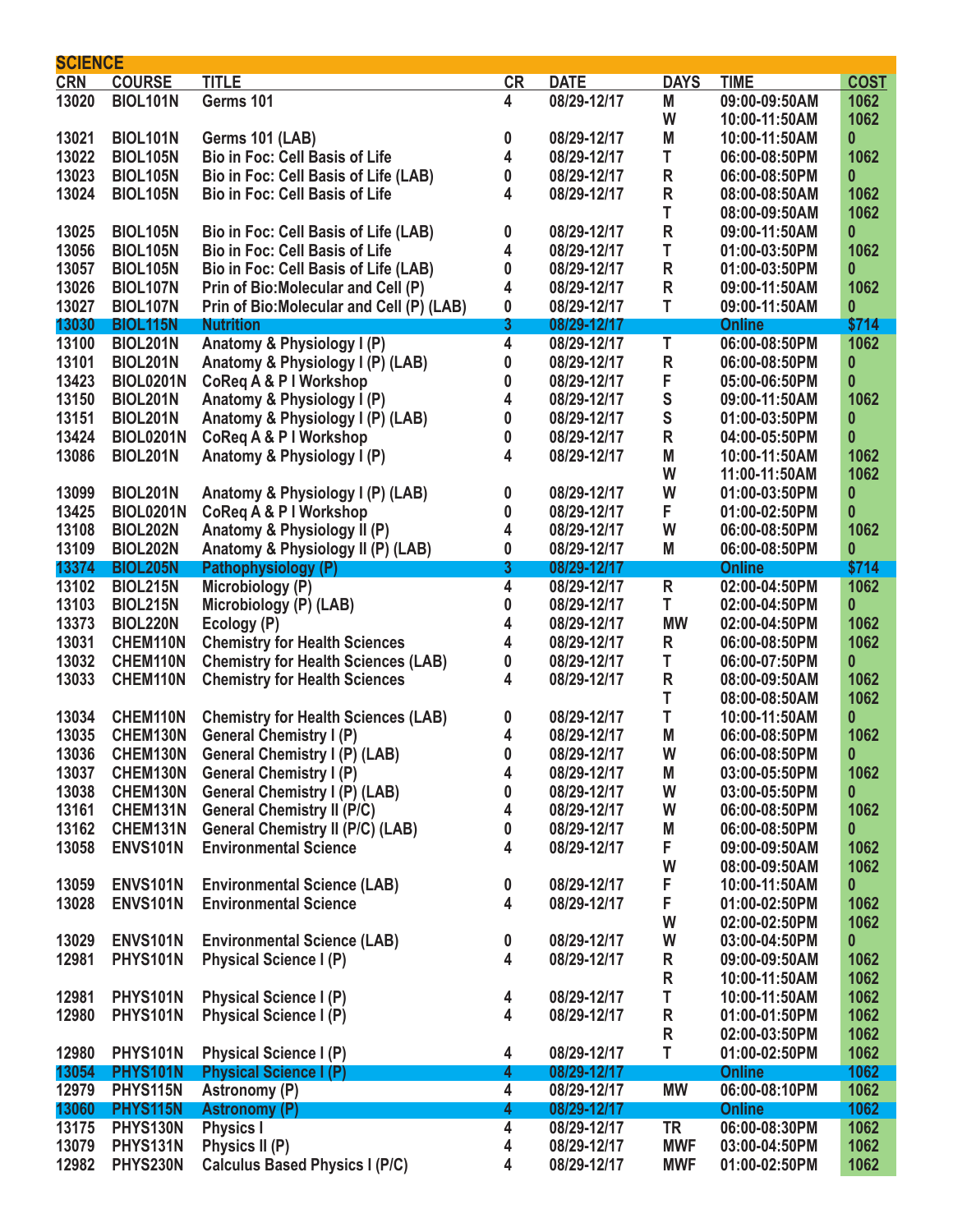| <b>SOCIOLOGY</b> |                 |                                         |           |             |             |               |             |
|------------------|-----------------|-----------------------------------------|-----------|-------------|-------------|---------------|-------------|
| <b>CRN</b>       | <b>COURSE</b>   | <b>TITLE</b>                            | <b>CR</b> | <b>DATE</b> | <b>DAYS</b> | <b>TIME</b>   | <b>COST</b> |
| 13063            | ANTH105N        | <b>Ethnography of Work</b>              | 3         | 08/29-12/17 | M           | 10:00-11:50AM | \$714       |
|                  |                 |                                         |           |             | W           | 10:00-10:50AM | \$714       |
| 13098            | <b>ANTH105N</b> | <b>Ethnography of Work</b>              | 3         | 08/29-12/17 | R           | 08:00-08:50AM | \$714       |
|                  |                 |                                         |           |             |             | 08:00-09:50AM | \$714       |
| 13200            | <b>ANTH105N</b> | <b>Ethnography of Work</b>              | 3         | 08/29-12/17 |             | Online        | \$714       |
| 12938            | <b>SOCI101N</b> | <b>Introduction to Sociology</b>        | 3         | 08/29-12/17 | R           | 10:00-10:50AM | \$714       |
|                  |                 |                                         |           |             |             | 10:00-11:50AM | \$714       |
| 12937            | <b>SOCI101N</b> | <b>Introduction to Sociology</b>        | 3         | 08/29-12/17 | M           | 01:00-02:50PM | \$714       |
|                  |                 |                                         |           |             | W           | 01:00-01:50PM | \$714       |
| 12939            | <b>SOCI101N</b> | <b>Introduction to Sociology</b>        | 3         | 08/29-12/17 |             | Online        | \$714       |
| 13185            | <b>SOCI201N</b> | <b>Contemporary Social Problems (P)</b> | 3         | 10/24-12/17 |             | <b>Online</b> | \$714       |
|                  |                 |                                         |           |             |             |               |             |

| <b>WORLD LANGUAGES</b> |                |                                          |                  |             |             |               |             |  |  |  |  |  |
|------------------------|----------------|------------------------------------------|------------------|-------------|-------------|---------------|-------------|--|--|--|--|--|
| <b>CRN</b>             | <b>COURSE</b>  | <b>TITLE</b>                             | <b>CR</b>        | <b>DATE</b> | <b>DAYS</b> | <b>TIME</b>   | <b>COST</b> |  |  |  |  |  |
| 13040                  | <b>ASL120N</b> | Sign Language I                          |                  | 08/29-12/17 |             | 03:00-05:50PM | \$714       |  |  |  |  |  |
| 13039                  | SPAN105N       | Spanish I                                | 3                | 08/29-12/17 | M           | 06:00-08:30PM | \$714       |  |  |  |  |  |
| 13192                  | ESOL074N       | <b>Grammar for Writing IV (P)</b>        | 3                | 08/29-10/22 | <b>MW</b>   | 05:00-07:50PM | \$714       |  |  |  |  |  |
| 13213                  | ESOL074N       | <b>Grammar for Writing IV (P) HYBRID</b> | 3                | 10/24-12/17 | M           | 09:00-11:50AM | \$714       |  |  |  |  |  |
| 13193                  | ESOL075N       | <b>Grammar for Writing V (P)</b>         | 3                | 10/24-12/17 | <b>MW</b>   | 05:00-07:50PM | \$714       |  |  |  |  |  |
| 13194                  | ESOL086N       | Aca Writ for Eng Lang Learn II (P)       | $\boldsymbol{3}$ | 08/29-10/22 | <b>TR</b>   | 05:00-07:50PM | \$714       |  |  |  |  |  |
| 13195                  | ESOL088N       | Aca Writ for Eng Lang Lear III (P)       | 3                | 10/24-12/17 | TR.         | 05:00-07:50PM | \$714       |  |  |  |  |  |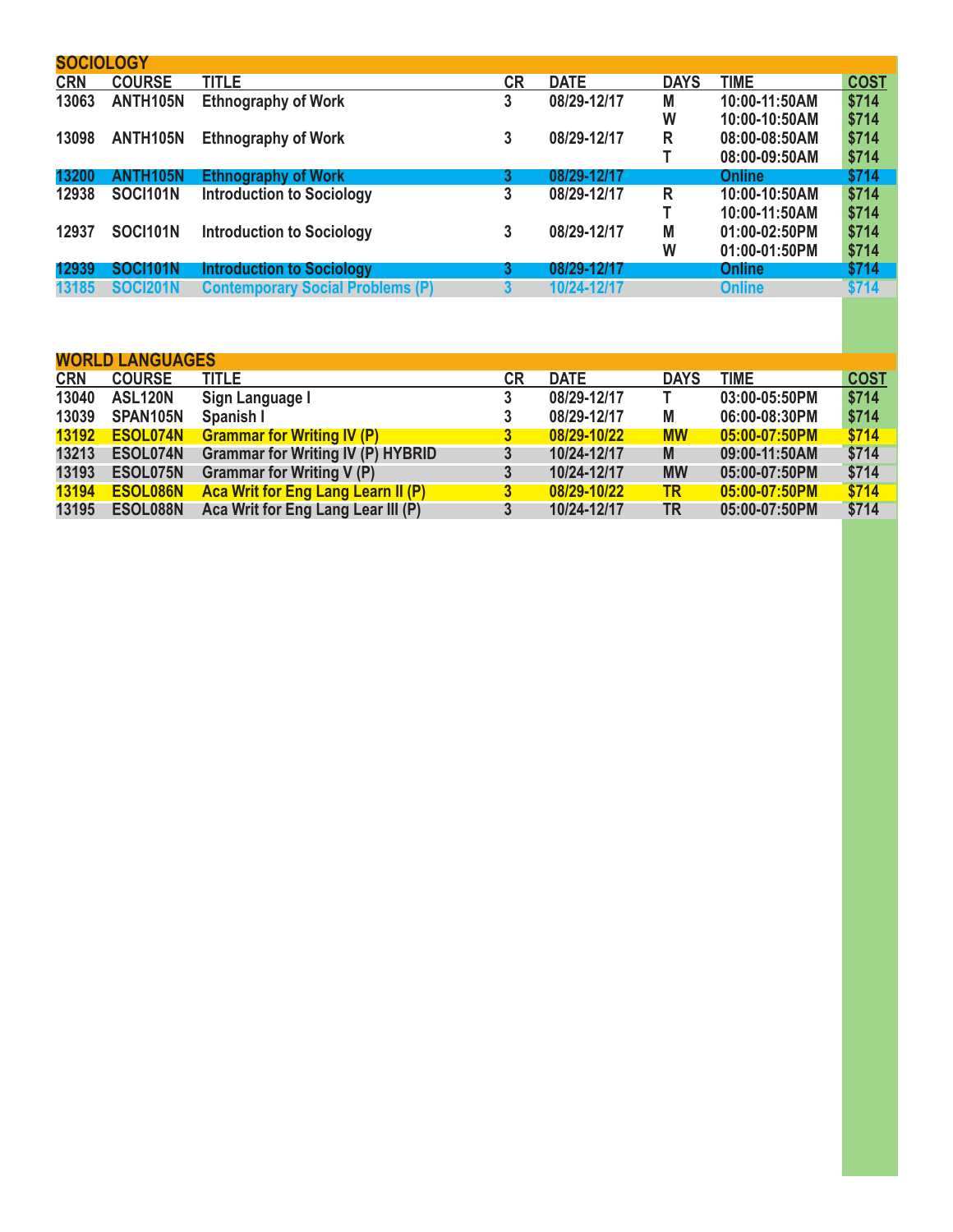|            | <b>100% ONLINE COURSES</b> |                                             |              |             |               |             |
|------------|----------------------------|---------------------------------------------|--------------|-------------|---------------|-------------|
| <b>CRN</b> | <b>COURSE</b>              | <b>TITLE</b>                                | <b>CR</b>    | <b>DATE</b> | <b>TIME</b>   | <b>COST</b> |
| 13043      | ACCT101N                   | <b>Financial Accounting I</b>               | 4            | 08/29-12/17 | <b>Online</b> | \$952       |
| 13200      | ANTH <sub>105N</sub>       | <b>Ethnography of Work</b>                  | 3            | 08/29-12/17 | <b>Online</b> | \$714       |
| 12923      | BCPT119N                   | <b>Software Applications</b>                | 3            | 08/29-10/22 | <b>Online</b> | \$824       |
| 13030      | <b>BIOL115N</b>            | <b>Nutrition</b>                            | 3            | 08/29-12/17 | <b>Online</b> | \$714       |
| 13374      | <b>BIOL205N</b>            | Pathophysiology (P)                         | 3            | 08/29-12/17 | <b>Online</b> | \$714       |
| 12914      | <b>BUS101N</b>             | <b>Introduction to Business</b>             | 3            | 08/29-12/17 | <b>Online</b> | \$714       |
| 13142      | <b>BUS104N</b>             | <b>Principles of Marketing</b>              | 3            | 08/29-10/22 | <b>Online</b> | \$714       |
| 12915      | <b>BUS110N</b>             | <b>Principles of Management</b>             | 3            | 08/29-12/17 | <b>Online</b> | \$714       |
| 12916      | <b>BUS201N</b>             | <b>Human Resource Management (P)</b>        | 3            | 10/24-12/17 | <b>Online</b> | \$714       |
| 13168      | <b>BUS218N</b>             | <b>Dynamics of Organ Behavior</b>           | 3            | 08/29-12/17 | <b>Online</b> | \$714       |
| 12921      | <b>BUS240N</b>             | <b>Business Law</b>                         | 3            | 08/29-12/17 | <b>Online</b> | \$714       |
| 13159      | <b>CRMJ101N</b>            | <b>Intro to Criminal Justice</b>            | 3            | 08/29-12/17 | <b>Online</b> | \$714       |
| 13196      | <b>CSCI120N</b>            | Intro to Scripting - Python (P)             | 3            | 10/24-12/17 | <b>Online</b> | \$824       |
| 13111      | <b>CSCN116N</b>            | <b>Networking Basics (P)</b>                | 3            | 08/29-12/17 | <b>Online</b> | \$874       |
| 13135      | DATA101N                   | <b>Introduction to Data Analytics</b>       | 3            | 08/29-10/22 | <b>Online</b> | \$824       |
| 13136      | DATA105N                   | Data Mining (P)                             | 3            | 10/24-12/17 | <b>Online</b> | \$824       |
| 12927      | ECON201N                   | Microeconomics (P)                          | 3            | 10/24-12/17 | <b>Online</b> | \$714       |
| 13199      | ECON202N                   | <b>Macroeconomics (P)</b>                   | 3            | 08/29-12/17 | <b>Online</b> | \$714       |
| 12950      | ENGL101N                   | <b>College Composition</b>                  | 4            | 08/29-12/17 | <b>Online</b> | \$952       |
| 12951      | ENGL103N                   | <b>Prof. Writing &amp; Presentation (P)</b> | 3            | 08/29-12/17 | <b>Online</b> | \$714       |
| 12953      | ENGL105N                   | Introduction to Literature (P)              | 3            | 08/29-12/17 | <b>Online</b> | \$714       |
| 13181      | ENGL105N                   | <b>Introduction to Literature (P)</b>       | 3            | 10/24-12/17 | <b>Online</b> | \$714       |
| 13066      | ENGL109N                   | <b>Public Speaking (P)</b>                  | 3            | 08/29-12/17 | <b>Online</b> | \$714       |
| 12932      | <b>HIST140N</b>            | <b>US History Colonial to Recon</b>         | 3            | 08/29-12/17 | <b>Online</b> | \$714       |
| 13146      | HUMA101N                   | <b>Introduction to Humanities</b>           | 3            | 08/29-12/17 | <b>Online</b> | \$714       |
| 13165      | HUMA101N                   | <b>Introduction to Humanities</b>           | 3            | 10/24-12/17 | <b>Online</b> | \$714       |
| 13119      | <b>HUMA110N</b>            | <b>Critical Thinking Skills (P/C)</b>       | 3            | 08/29-12/17 | <b>Online</b> | \$714       |
| 12964      | HUMA230N                   | <b>Ethics in the Workplace (P)</b>          | 3            | 08/29-12/17 | <b>Online</b> | \$714       |
| 13172      | MATH103N                   | <b>Quantitative Reasoning</b>               | 4            | 08/29-12/17 | <b>Online</b> | \$952       |
| 13085      | <b>MATH106N</b>            | <b>Statistics I</b>                         | 4            | 08/29-12/17 | <b>Online</b> | \$952       |
| 12976      | <b>MATH110N</b>            | <b>Algebra &amp; Trigonometry (P)</b>       | 4            | 08/29-12/17 | <b>Online</b> | \$952       |
| 13084      | MATH120N                   | Precalculus (P)                             | 4            | 08/29-12/17 | <b>Online</b> | \$952       |
| 13525      | MATH210N                   | Calculus I (P)                              | 4            | 08/29-12/17 | <b>Online</b> | \$952       |
| 13054      | <b>PHYS101N</b>            | <b>Physical Science I (P)</b>               | 4            | 08/29-12/17 | <b>Online</b> | 1062        |
| 13060      | <b>PHYS115N</b>            | <b>Astronomy (P)</b>                        | 4            | 08/29-12/17 | <b>Online</b> | 1062        |
| 12987      | <b>PSYC101N</b>            | <b>Introduction to Psychology</b>           | J.           | 08/29-12/17 | <b>Online</b> | \$714       |
| 13484      | PSYC101N                   | <b>Introduction to Psychology</b>           | 3            | 08/29-10/22 | <b>Online</b> | \$714       |
| 12988      | PSYC130N                   | <b>Human Relations</b>                      | $\mathbf{3}$ | 08/29-12/17 | <b>Online</b> | \$714       |
| 12991      | PSYC201N                   | <b>Human Growth and Devel (P/C)</b>         | $\mathbf{3}$ | 10/24-12/17 | <b>Online</b> | \$714       |
| 13485      | PSYC205N                   | <b>Child Psychology (P)</b>                 | $\mathbf{3}$ | 08/29-12/17 | <b>Online</b> | \$714       |
| 13158      | PSYC240N                   | Drugs and Alcohol (P)                       | $\mathbf{3}$ | 08/29-12/17 | <b>Online</b> | \$714       |
| 12939      | <b>SOCI101N</b>            | <b>Introduction to Sociology</b>            | $\mathbf{3}$ | 08/29-12/17 | <b>Online</b> | \$714       |
| 13185      | <b>SOCI201N</b>            | <b>Contemporary Social Problems (P)</b>     | $\mathbf{3}$ | 10/24-12/17 | <b>Online</b> | \$714       |